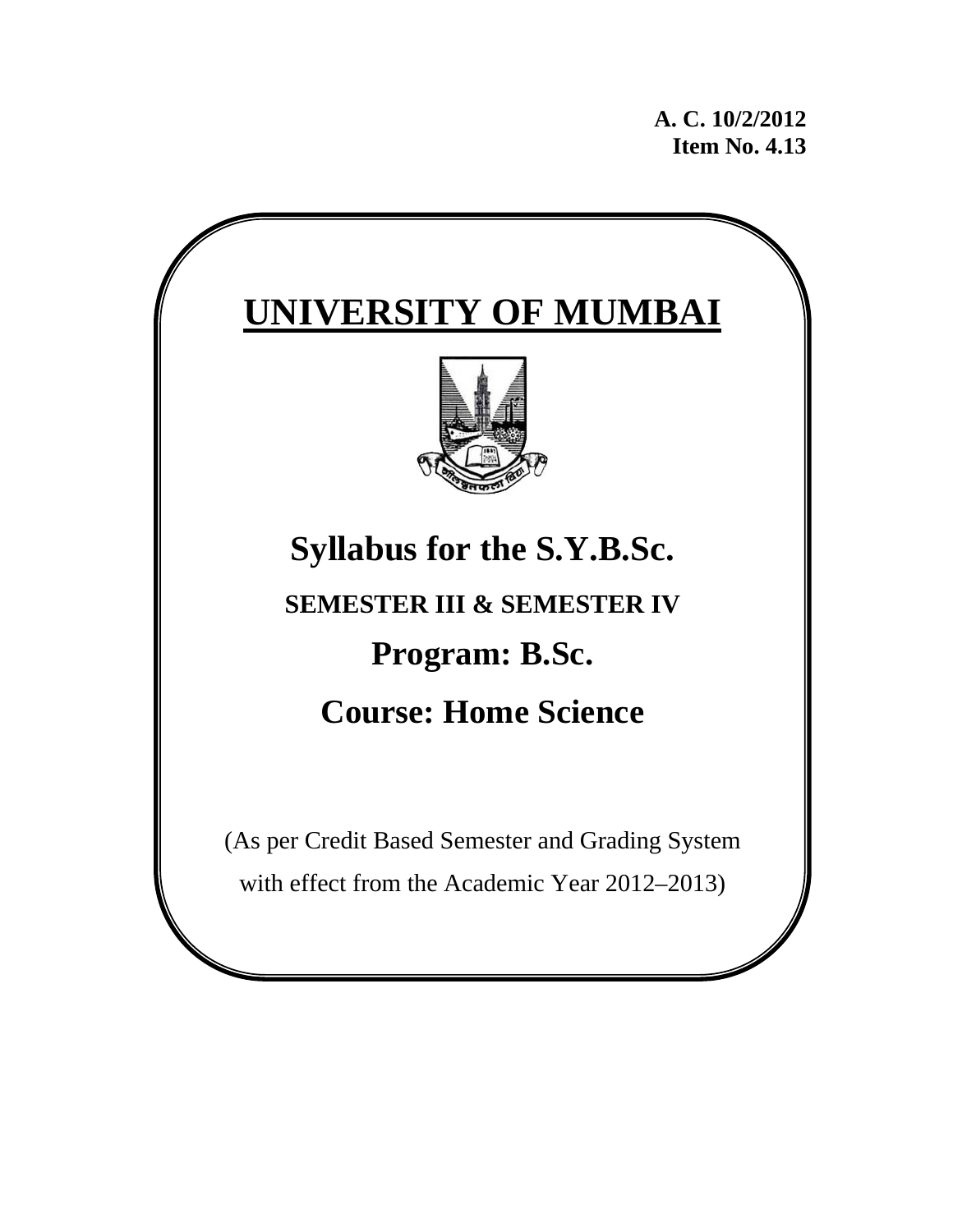# **SEMESTER III**

| <b>COURSE CODE</b> | TITLE                                                                                 |                |                                  | <b>WORKLOAD   NO. OF CREDITS</b> |   |
|--------------------|---------------------------------------------------------------------------------------|----------------|----------------------------------|----------------------------------|---|
|                    |                                                                                       |                | P                                |                                  | P |
| <b>USHS301</b>     | <b>Community Health</b>                                                               | 2              |                                  | 3                                |   |
|                    | Meal Planning                                                                         | 3              |                                  |                                  |   |
| <b>USHS302</b>     | Methods of Child, Adolescent & Adult Study                                            | 2              |                                  | 3                                |   |
|                    | Development in Adulthood                                                              | 3              |                                  |                                  |   |
| <b>USHS303</b>     | <b>Textile Technology</b>                                                             | $\mathfrak{D}$ |                                  | 3                                |   |
|                    | Traditional Indian Textiles & Costumes                                                | 3              |                                  |                                  |   |
| <b>USHS304</b>     | Principles of Resource Management                                                     | 3              |                                  |                                  |   |
|                    | Applied Economics & Personal Finance                                                  | 3              |                                  | 4                                |   |
| <b>USHS305</b>     | <b>Foundation Course</b><br>Computer Applications (Value Added)                       | 3              |                                  | $\mathfrak{D}$                   |   |
| USHSP301           | Group I:<br>Nutrition & Meal Planning<br><b>Developmentally Appropriate Practices</b> |                | 3<br>$\mathcal{D}_{\mathcal{L}}$ |                                  |   |
| USHSP302           | Group $II$ :<br>Textile Science & Women's Clothing                                    |                | 3                                |                                  |   |
|                    |                                                                                       |                |                                  | 15                               |   |

 **Additional fee will be charged for the Computer classes. Unless a student passes the Computer Examination the student will not get the credits of the said paper** 

| <b>Course Code</b> | <b>Title of Paper</b> |                         | Lectures/week | <b>Marks</b> | <b>Credits</b> |
|--------------------|-----------------------|-------------------------|---------------|--------------|----------------|
|                    |                       |                         |               |              |                |
| <b>USHS301</b>     | Part A                | <b>Community Health</b> |               |              |                |
|                    | Part B                | <b>Meal Planning</b>    |               | 100          |                |

# **PART A: COMMUNITY HEALTH**

## **Objectives**

**No. of Credits: 1** 

- 1. To enable students to understand basic physiology of vital systems of human body.
- 2. To understand the pathophysiology and risk factors of commonly occurring degenerative diseases.
- 3. To acquire knowledge of the causes, symptoms and prevention of infectious diseases.
- 4. To provide information on the importance of diet in various degenerative and infectious diseases.

| <b>Course Content</b> |                                                    | <b>Lectures</b> |
|-----------------------|----------------------------------------------------|-----------------|
| Unit I                | Major public health problems                       | 15              |
|                       | <b>IDD</b><br>a.                                   |                 |
|                       | b.<br>Vitamin A deficiency                         |                 |
|                       | Anaemia<br>C.                                      |                 |
|                       | <b>PEM</b><br>d.                                   |                 |
|                       | Causes, Symptoms, Prevention and Control Programme |                 |
| Unit II               | <b>Communicable diseases</b>                       | 15              |
|                       | <b>Study of Infectious Diseases</b>                |                 |
|                       | Water borne<br>a.                                  |                 |
|                       | Air borne<br>b.                                    |                 |
|                       | Vector borne<br>c.                                 |                 |
|                       | Food borne<br>d.                                   |                 |
|                       | AIDS, Cancer<br>e.                                 |                 |
|                       | Symptoms, Prevention and Control Programmes        |                 |

**References** 

Frazier. W. C. & Westhoff D. C. (2008) *Food Microbiology*, 4<sup>th</sup> ed. New Delhi: Tata McGraw Hill Co.

Tortora, S.P. & Grasowski, S. R. (2006) *Principles of Anatomy and Physiology*, 11<sup>th</sup> ed. New York: John Wiley & Sons.

Wadhwa, A. & Sarma, S. (2003) *Nutrition in the Community* New Delhi: Elite Pub. House Pvt. Ltd.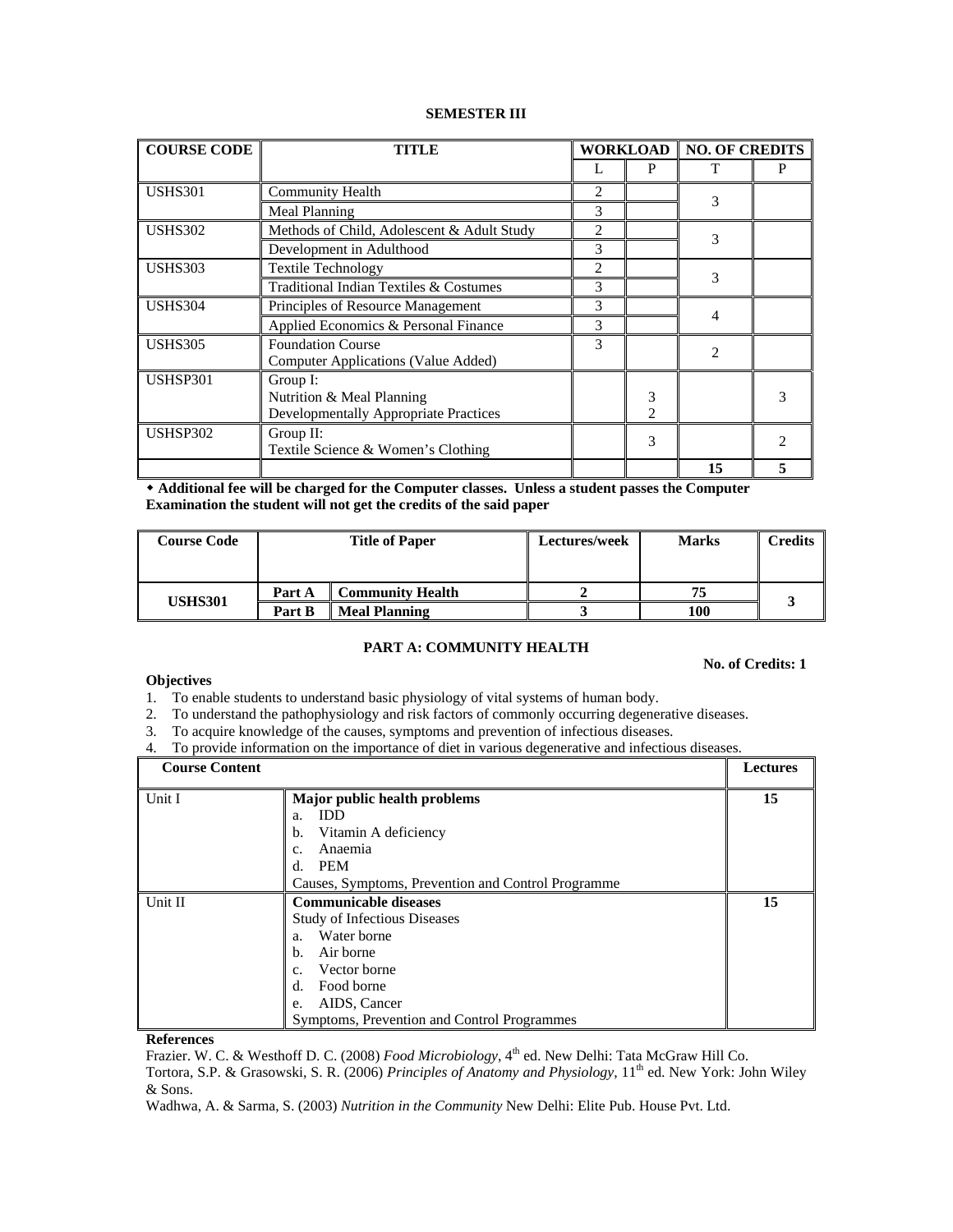| <b>Course Code</b> | <b>Title of Paper</b> |                      | Lectures/week | <b>Marks</b> | <b>Credits</b> |
|--------------------|-----------------------|----------------------|---------------|--------------|----------------|
|                    | Part A                | Community Health     |               |              |                |
| USHS301            | Part B                | <b>Meal Planning</b> |               | 100          |                |

# **PART B: MEAL PLANNING**

#### **No. of Credits: 2**

#### **Objectives**  1. To understand the concept of balanced diet

- 2. To enable students to understand and learn the RDA and plan meals for individuals during different periods of life cycle and physiological conditions.
- 3. To introduce the concept of adaptations of normal diets.

| <b>Course Content</b> |                                                                       | <b>Lectures</b> |
|-----------------------|-----------------------------------------------------------------------|-----------------|
| Unit I                | <b>Food Pyramid</b>                                                   | 15              |
|                       | <b>Balanced Diet</b><br>i.                                            |                 |
|                       | Factors affecting meal planning<br>11.                                |                 |
|                       | iii.<br>Planning meals for individuals in families                    |                 |
|                       | Concept of RDA - Adulthood<br>iv.                                     |                 |
|                       | Food Exchange List<br>V.                                              |                 |
| Unit II               | <b>Adaptation of Normal Diets</b>                                     | 15              |
|                       | Texture and Consistency<br>a.                                         |                 |
|                       | Clear fluid                                                           |                 |
|                       | Full fluid                                                            |                 |
|                       | Soft diet                                                             |                 |
|                       | <b>Calorie Density</b><br>b.                                          |                 |
|                       | High calorie                                                          |                 |
|                       | Low calorie                                                           |                 |
|                       | Based on protein<br>c.                                                |                 |
|                       | High protein                                                          |                 |
|                       | Low protein                                                           |                 |
|                       | Based on fat content<br>$d_{-}$                                       |                 |
|                       | Introduction to the concept of Enteral and Parenteral Nutrition<br>e. |                 |
| Unit III              | <b>Nutrition in Pregnancy and Lactation</b>                           | 15              |
|                       | Physiological changes<br>i.                                           |                 |
|                       | ii.<br><b>Nutritional Requirements</b>                                |                 |
|                       | iii.<br>Complications of pregnancy                                    |                 |
|                       | Lactation physiology<br>iv.                                           |                 |
|                       | Advantages of breast feeding<br>V.                                    |                 |
|                       | Problems associated with lactation<br>vi.                             |                 |
|                       | vii.<br>Galactogues                                                   |                 |

#### **References**

Brown J.E. (2002). *Nutrition through the life cycle*. Wadsworth: Thomas learning.

E.N. and Rolfes S.R. (2002). *Understanding Nutrition*. Wadsworth:Thomson Learning

Garrow, J. S. & James, W. P. T. (1993). *Human Nutrition and Dietetics*. New York: Churchill Livingstone.

Ghosh, S. (1977). *Feeding and Care of Infants and Young Children*. New Delhi: Voluntary Health Association of India.

Guthrie, H. A. (1986). *Introductory Nutrition*. St. Luis Toronto Times Mirror/ Mosby College Publications ICMR (1990), Nutrient requirements and recommended dietary allowances for Indians.

Insel. P. et al (2004) *Nutrition*. Jones & Bartlett Publishers

Maney, N. S. & Shadak Sharswamy, M. (1988). *Food Facts and Principles*. New Delhi: New Age International.

Robinson, G. H. & Lowler, M.R. (1984). *Normal and Therapeutic Nutrition*. N.Y.: Macmillan Publications.

Roth, R. A. & Townsend C.E. (2003). *Nutrition and Diet Therapy*. Canada: Delmar Learning.

Thompson J. and Manore M. (2005). *Nutrition: An Applied Approach*. Benjamin Cummings.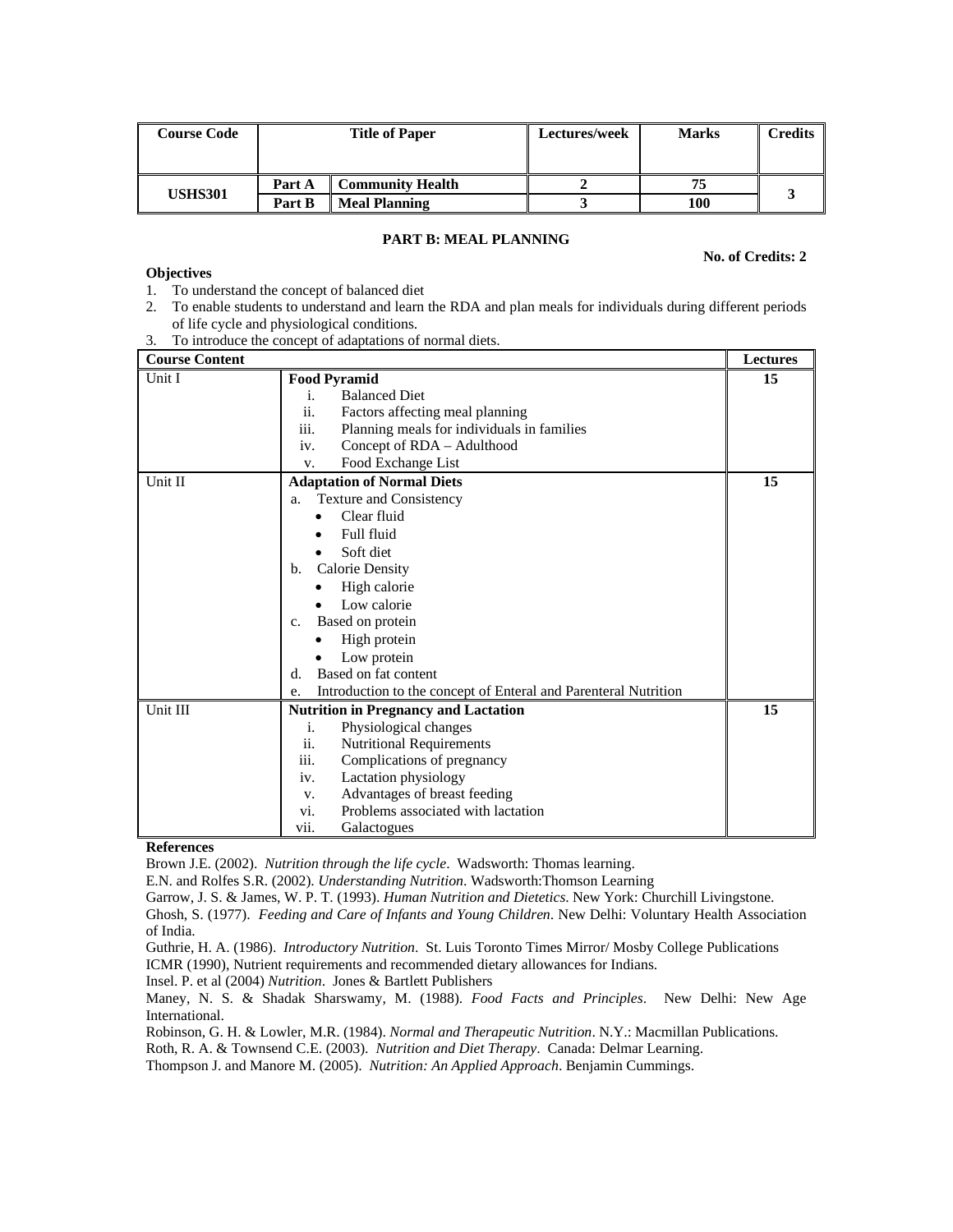| <b>Course Code</b> | <b>Title of Paper</b> |                                                               | Lectures/week | <b>Marks</b> | <b>Credits</b> |
|--------------------|-----------------------|---------------------------------------------------------------|---------------|--------------|----------------|
| <b>USHS302</b>     | Part A                | <b>Methods of Child, Adolescent and</b><br><b>Adult Study</b> |               | 75           |                |
|                    | Part B                | <b>Development in Adulthood</b>                               |               | 100          |                |

# **PART A: METHODS OF CHILD, ADOLESCENT AND ADULT STUDY**

#### **No. of Credits: 1**

# **Objectives**

1. To help students develop an appreciation of methods of studying individuals across the life span.

- 2. To help students to understand the observational method of studying individuals.
- 3. To enable them to apply the method in the study of individuals across the life span.

| <b>Course Content</b> |                                                                         | <b>Lectures</b> |
|-----------------------|-------------------------------------------------------------------------|-----------------|
| Unit I                | <b>Introduction</b>                                                     | 15              |
|                       | Value and importance of studying individuals across the life span<br>a) |                 |
|                       | Brief overview of the methods of studying individuals<br>b)             |                 |
|                       | Sampling techniques (Probability and Non Probability)<br>c)             |                 |
|                       | Relevance of using multi-methods in studying individuals<br>d)          |                 |
|                       | Problems/challenges in study of individuals<br>e)                       |                 |
| Unit II               | <b>Observation Method</b>                                               | 15              |
|                       | Definition<br>a)                                                        |                 |
|                       | Types of observational methods<br>b)                                    |                 |
|                       | 1. Natural / Contrived                                                  |                 |
|                       | ii. Participant / Non-Participant                                       |                 |
|                       | iii. Disguised / Non-Disguised                                          |                 |
|                       | iv. Human / Mechanical                                                  |                 |
|                       | V. Direct / Indirect                                                    |                 |
|                       | vi. Structured / Non-Structured                                         |                 |
|                       | Steps in the observational process<br>C)                                |                 |
|                       | Types of recording<br>d)                                                |                 |
|                       | <i>i</i> . Anecdotal records                                            |                 |
|                       | ii. Checklist                                                           |                 |
|                       | iii. Rating scales                                                      |                 |
|                       | iv. Narrative records                                                   |                 |
|                       | Sampling techniques (time, event, situational)<br>e)                    |                 |
|                       | Aids in recording<br>f)                                                 |                 |
|                       | Analyses and interpretation of observation data<br>g)                   |                 |
|                       | Advantages and disadvantages<br>h)                                      |                 |

# **References**

Anandalakshmy,S., Chaudhary, N. & Sharma,N. (Eds.). (2008). *Researching Families and Children: Culturally Appropriate Methods.* New Delhi: Sage Publication

Anastasi, A. & Urbina, S. (1997). *Psychological Testing* (7<sup>th</sup> ed.). Indian Reprint. Delhi: Pearson Education.

Billman, T & Sherman, J.(1996). *Observation and Participation in Early Childhood Settings. A Practicum Guide*. Boston: Allyn & Bacon

Gay, L. R. (1990) *Educational Research: Competencies for Analysis and Application* (3<sup>rd</sup> ed.) New York: Merrill Publishing Co.

Jam, G.L. (2003). *Research Methodology. Methods, Tools and Techniques*, Jaipur : Mangaldeep Publications Kothari C R (1999) *Research Methodology. Methods and Techniques*,  $(2^{nd}$  ed.)

Rubin, A & Babbie, E. (2002) *Research Methods for Social Work* .California: Brooks/Cole

| <b>Course Code</b> | <b>Title of Paper</b> |                                                               | Lectures/week | <b>Marks</b> | <b>Credits</b> |
|--------------------|-----------------------|---------------------------------------------------------------|---------------|--------------|----------------|
|                    |                       |                                                               |               |              |                |
| <b>USHS302</b>     | Part A                | <b>Methods of Child, Adolescent and</b><br><b>Adult Study</b> |               | 75           |                |
|                    | Part B                | Development in Adulthood                                      |               | 100          |                |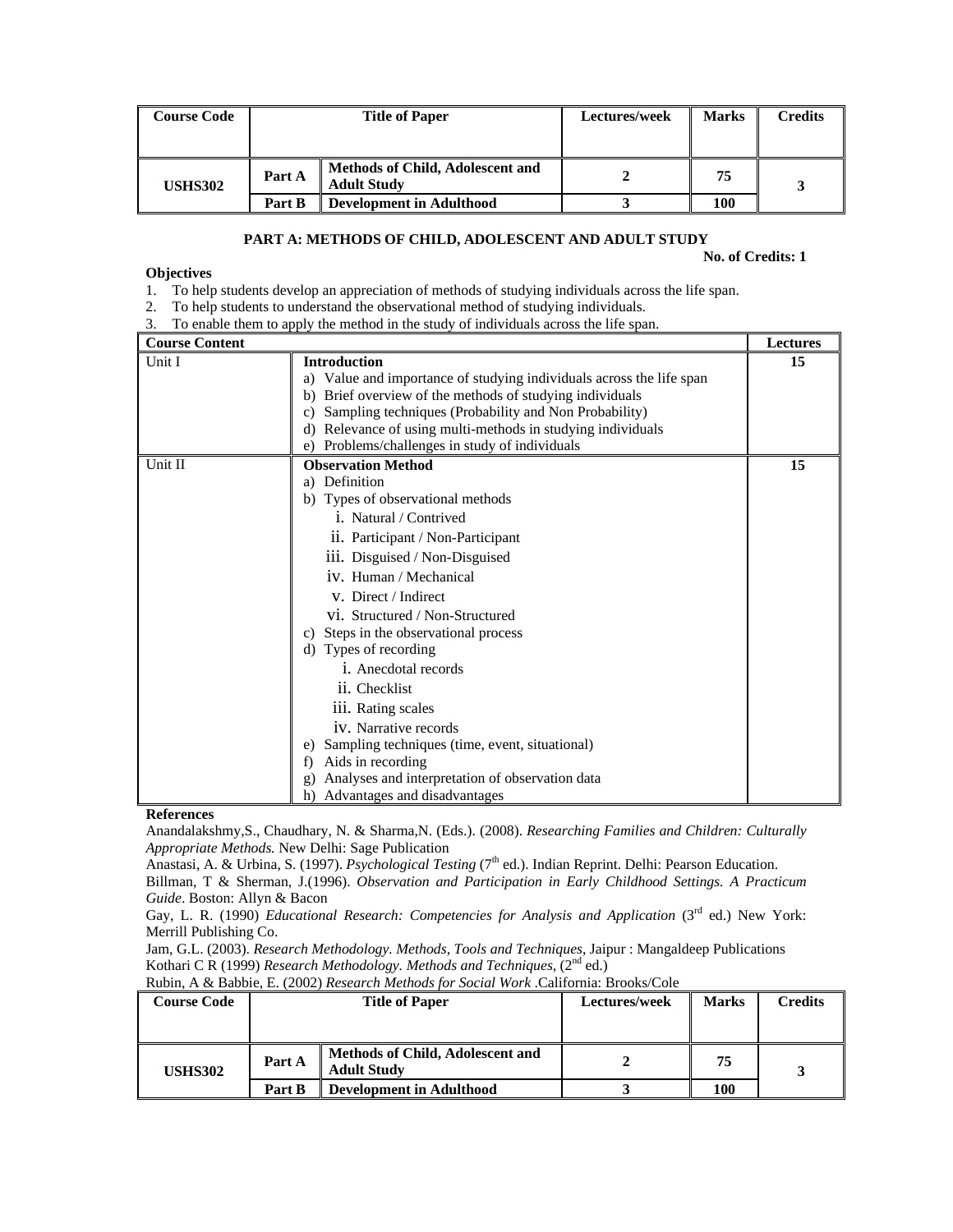# **PART B: DEVELOPMENT IN ADULTHOOD**

# **No. of Credits: 2**

#### **Objectives**

- 1. To sensitize students to both the challenges and the opportunities of adult life.
- 2. To help students understand the developmental changes pertinent to family, career, and physical developments across adulthood.
- 3. To help students have appropriate knowledge and attitudes with regard to the major life events in adulthood including friendship and mate selection and marriage.

| <b>Course Content</b> |                                                                                  | <b>Lectures</b> |
|-----------------------|----------------------------------------------------------------------------------|-----------------|
| Unit I                | Introduction to the study of development in adulthood                            | 15              |
|                       | a) Demography and a changing view of adulthood                                   |                 |
|                       | i. Increased life expectancy                                                     |                 |
|                       | ii. Ageism                                                                       |                 |
|                       | iii. Sexism in adulthood                                                         |                 |
|                       | b) Why study adult development?                                                  |                 |
|                       | c) Life-Span Developmental Perspective                                           |                 |
|                       | i. Development is a lifelong process                                             |                 |
|                       | ii. Development includes both gains and losses                                   |                 |
|                       | iii. Development is plastic                                                      |                 |
|                       | iv. Development is embedded in historical, cultural and social                   |                 |
|                       | contexts                                                                         |                 |
|                       | d) Theories relevant to understanding development in adulthood                   |                 |
|                       | i. Erik Erikson's psychosocial stages corresponding to adulthood                 |                 |
|                       | ii. Levinson's seasons of a man's life                                           |                 |
|                       | iii. Havighurst's developmental tasks<br>iv. Stage theory: major criticisms      |                 |
|                       | v. Social theories of aging/ adjustment to late adulthood: S-O-C                 |                 |
|                       | <b>Theories</b>                                                                  |                 |
|                       | v. Multiple meanings of time and age                                             |                 |
| Unit II               | The Self: Definition and factors influencing self                                | 15              |
|                       | a) Defining the self                                                             |                 |
|                       | b) Effect of age on self                                                         |                 |
|                       | i.<br>Maintaining continuity of the self                                         |                 |
|                       | The impact of subjective age<br>11.                                              |                 |
|                       | Impact of age on self-esteem<br>111.                                             |                 |
|                       | iv. Causes of low-self-esteem in late adulthood                                  |                 |
|                       | <b>Cognitive Processes in Adulthood: dimensions and directions</b>               |                 |
|                       | a. Evidence of Cognitive Decline: The Decrementalist View: Major                 |                 |
|                       | findings                                                                         |                 |
|                       | b. Evidence of Cognitive Growth: The Continued-Potential View:                   |                 |
|                       | Adult life-span learning, quantitative versus qualitative gains in               |                 |
|                       | adult cognition, expertise, wisdom and creativity, successful<br>cognitive aging |                 |
| Unit III              | <b>Social Development, Friendship and Mate Selection</b>                         | 15              |
|                       | a) Overview of social relationships                                              |                 |
|                       | Nature of relationships<br>i.                                                    |                 |
|                       | ii.<br>Benefits of relating                                                      |                 |
|                       | iii.<br>Social support                                                           |                 |
|                       | iv.<br>Convoy model of social relationships                                      |                 |
|                       | Equity theory: a theory of social interaction<br>V.                              |                 |
|                       | Ethnic differences<br>vi.                                                        |                 |
|                       | b) Friendship                                                                    |                 |
|                       | i.<br>Nature of friendship                                                       |                 |
|                       | ii.<br>Functions of friendship                                                   |                 |
|                       | iii.<br>Gender differences                                                       |                 |
|                       |                                                                                  |                 |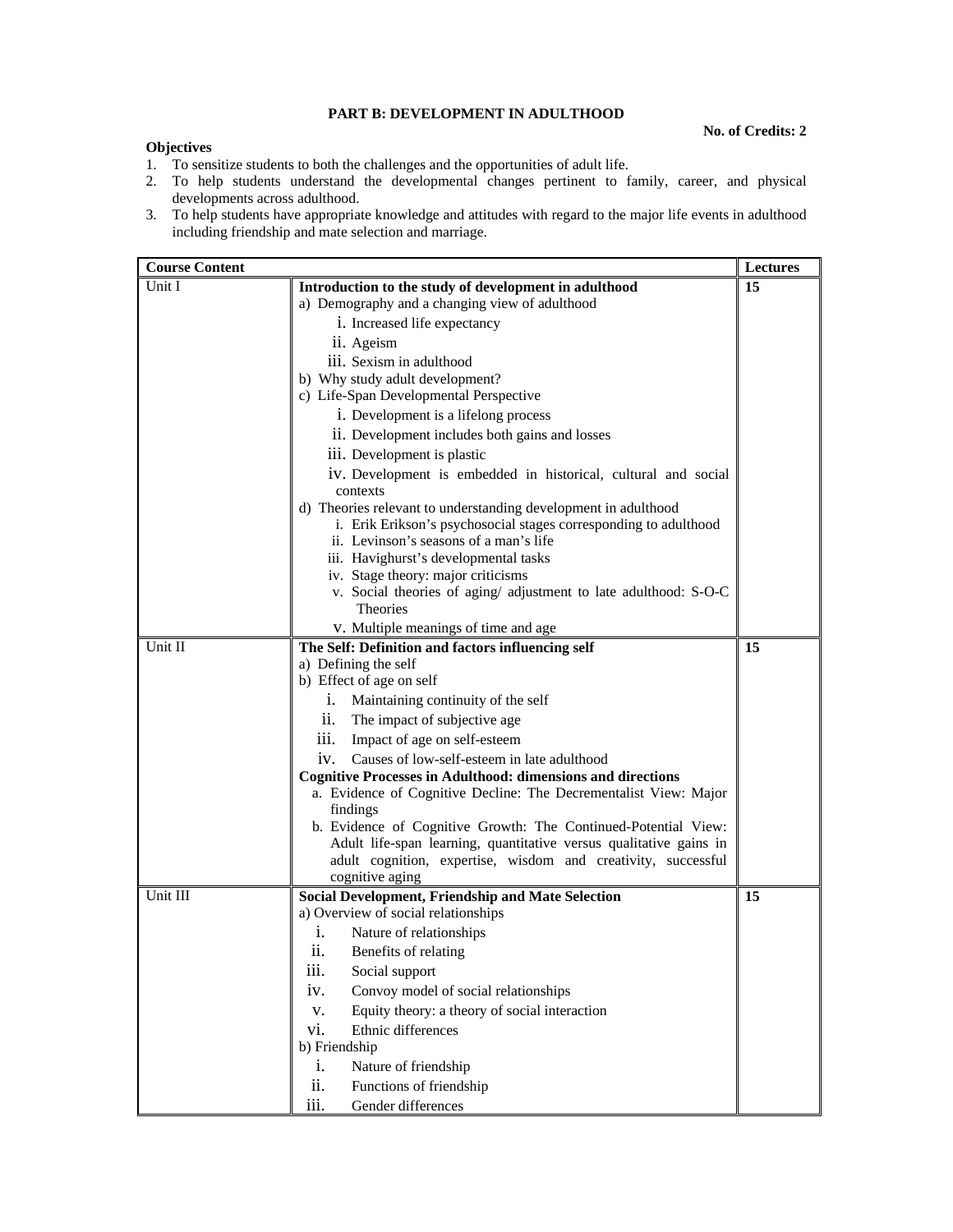| 1V.       | Friendship development over the life span             |  |
|-----------|-------------------------------------------------------|--|
| V.        | The future of friendship                              |  |
|           | c) Leaving home: Transition from the family of origin |  |
|           | d) Mate selection                                     |  |
| 1.        | Propinquity                                           |  |
| ii.       | Attractiveness                                        |  |
| iii.      | Similarity                                            |  |
| 1V.       | Complementarity                                       |  |
| V.        | Timing                                                |  |
| Sexuality |                                                       |  |

Berker, L. E. (1998). *Development through the Life Span*. Boston: Allyn and Bacon.

Craig, G. J. (1996). *Human Development*. New Jersey: Prentice Hall.

Hoyer, W. J. & Roodin, P. A. (2009) Adult Development and Ageing, (6<sup>th</sup> ed.) Boston: McGraw Hill.

Kail, R. V. & Cavanaugh, J. C. (2000). *Human Development*: A lifespan view. USA: Woodsworth Thomson Learning.

Karkar, S. (2002) *Identity and Adulthood*. India: Oxford University Press.

Lemme, B. H. (2006). *Development in Adulthood*. Boston: Allyn and Bacon.

Zanden, J. W. V. (1997). *Human Development*. New York: McGraw Hill.

| <b>Course Code</b> | <b>Title of Paper</b> |                                                           | Lectures/week | Marks | Credits |
|--------------------|-----------------------|-----------------------------------------------------------|---------------|-------|---------|
|                    |                       |                                                           |               |       |         |
|                    | Part A                | <b>Textile Technology</b>                                 |               | 75    |         |
| <b>USHS303</b>     | Part B                | <b>Traditional Indian Textiles and</b><br><b>costumes</b> |               | 100   |         |

# **PART A: TEXTILE TECHNOLOGY**

#### **No. of Credits: 1**

#### **Objectives**

1. To introduce textile processing done on the gray fabric.

- 2. To understand the dyeing methods for fibers and fabrics.
- 3. To provide knowledge about the various styles and methods of printing

| <b>Course Content</b> |                                                                                                                                                                                                                         | <b>Lectures</b> |
|-----------------------|-------------------------------------------------------------------------------------------------------------------------------------------------------------------------------------------------------------------------|-----------------|
| Unit I                | Preparatory processes for gray fabric<br>Open width, Rope form, Continuous and Batch Finishing<br>ii.<br>De-sizing<br>iii.<br>Scouring<br><b>Bleaching</b><br>iv.                                                       | 15              |
|                       | Mercerization<br>V.<br><b>Dyeing</b><br>Introduction to dyeing<br>1.<br>ii.<br>Principles of dyeing<br>iii.<br>Methods of dyeing (dope, fiber, yarn, fabric and garment)<br>Study of auxiliaries used for dyeing<br>iv. |                 |
| Unit II               | <b>Printing</b><br>Introduction to printing<br>1.<br>ii.<br>Styles of printing<br>iii.<br>Methods of printing<br>Study of auxiliaries used for dyeing and printing<br>iv.<br>Recent developments in dyeing and printing | 15              |

#### **References**

Colliner, B. J & Tortora P. G. ( 2001) *Understanding Textiles*. (6th Ed.) Upper Saddle River, N. J: Prentice Hall Inc.

Corbman, B. P. (1983). *Textiles: Fibre to Fabric* (6th Ed.) New York: McGraw Hill.

Joseph, M. L. (1986) *Introductory textile science* (5th Ed.) New York: Holt, Rinehart and Winston.

Kadolph, Langford, Hollen & Saddler (1993). *Textiles*. New York: Macmillan.

Rouette, H. K. (2001). *Encyclopedia of Textile Finishing*. Vol I, II & III Berlin: Springer.

Wynne, A. (1997). *Textiles: Motivate Series*. London: Macmillan Company.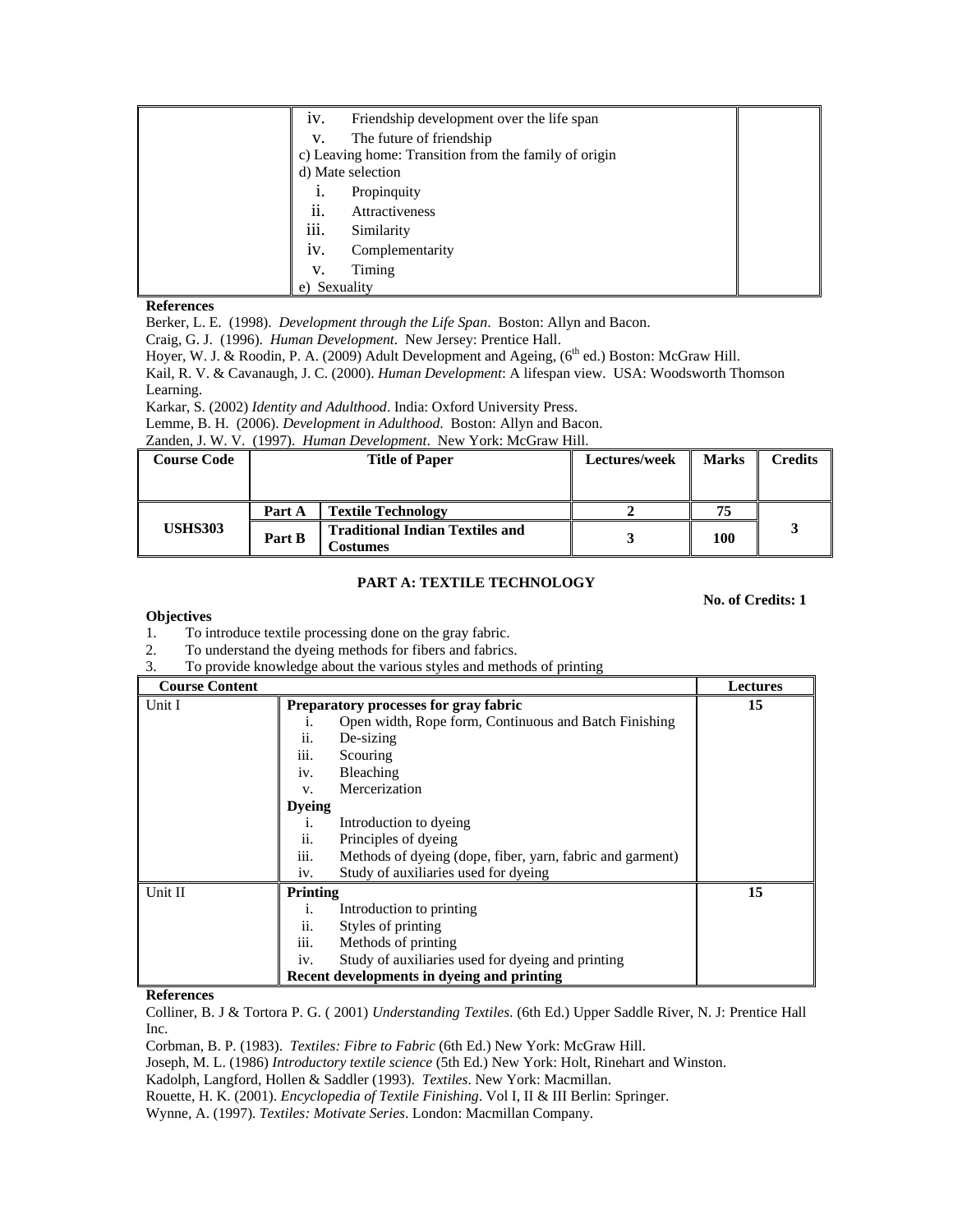| <b>Course Code</b> |        | <b>Title of Paper</b>                                     | Lectures/week | Marks | <b>Credits</b> |
|--------------------|--------|-----------------------------------------------------------|---------------|-------|----------------|
|                    | Part A | <b>Textile Technology</b>                                 |               | 75    |                |
| <b>USHS303</b>     | Part B | <b>Traditional Indian Textiles and</b><br><b>Costumes</b> |               | 100   |                |

# **PART B: TRADITIONAL INDIAN TEXTILES AND COSTUMES**

#### **No. of Credits: 2**

- 1. To acquaint the student with the rich Indian heritage of woven, dyed, printed, painted and embroidered textiles.
- 2. To provide knowledge regarding various traditional textiles of the western, southern, central states of India.
- 3. To acquaint the students to the traditional costumes and jewelry of the western, southern and central of India.

| <b>Course Content</b> |                                                              | <b>Lectures</b> |
|-----------------------|--------------------------------------------------------------|-----------------|
| Unit I                | West India: (Rajasthan, Gujarat and Maharashtra)             | 15              |
|                       | Dyed, printed and painted textiles<br>a.                     |                 |
|                       | Woven textiles<br>h.                                         |                 |
|                       | Embroidery<br>c.                                             |                 |
|                       | Costumes and Jewelry<br>d.                                   |                 |
|                       | Floor coverings<br>e.                                        |                 |
| Unit II               | South India: (Andhra Pradesh, Karnataka, Kerala, Tamil Nadu) | 15              |
|                       | Dyed, printed and painted textiles<br>a.                     |                 |
|                       | Woven textiles<br>b.                                         |                 |
|                       | Embroidery<br>c.                                             |                 |
|                       | Costumes and Jewelry<br>d.                                   |                 |
|                       | Floor coverings<br>e.                                        |                 |
| Unit III              | Central India: (Madhya Pradesh)                              | 15              |
|                       | Dyed, printed and painted textiles<br>a.                     |                 |
|                       | Woven textiles<br>h.                                         |                 |
|                       | Embroidery<br>c.                                             |                 |
|                       | Costumes and Jewelry<br>d.                                   |                 |
|                       | Floor coverings<br>e.                                        |                 |

#### **References**

**Objectives** 

Bhandari V. (2004). *Costume, Textiles & Jewellery of India – Traditions in Rajasthan*. New Delhi: Prakash Books India (P)Ltd.

Biswas. A. (1985). *Indian Costumes*. New Delhi: Publication Division Ministry of Information and Broadcasting.

Chattopadhyaya K. (1976). *Carpets and Floor coverings of India*. (Revised edition). Bombay: D.B. Taraporewala Sons & Co. Pvt Ltd.

Chattopadhyaya K. (1985). *Handicrafts of India*. (Revised Edition). New Delhi: Indian Council for Cultural Relations.

Gillow J and Barnard N. (1991). *Traditional Indian Textiles*. London: Thames and Hudson Ltd.

Irwin J. and Hall M. (1971). *Indian Painted and Printed Fabrics*. Ahmedabad: Calico Museum of Textiles.

Kothari G. (1995). *Colourful Textiles of Rajasthan*. Jaipur: Jaipur Printers Pvt. Ltd.

Lynton L. (1995). *The Sari*. London: Thames and Hudson Ltd.

Murphy V. and Gill R. (1991). *Tie-dyed Textiles of India*. London: Victoria and Albert Museum.

Naik S. (1996). *Traditional Embroideries of India*. New Delhi: A.P.H. Publishing Corporation.

Pathak A. (2005). *Pashmina*. New Delhi: Roli Books.

Untracht O. (1997). *Traditional Jewellery of India*. London: Thames and Hudson Ltd.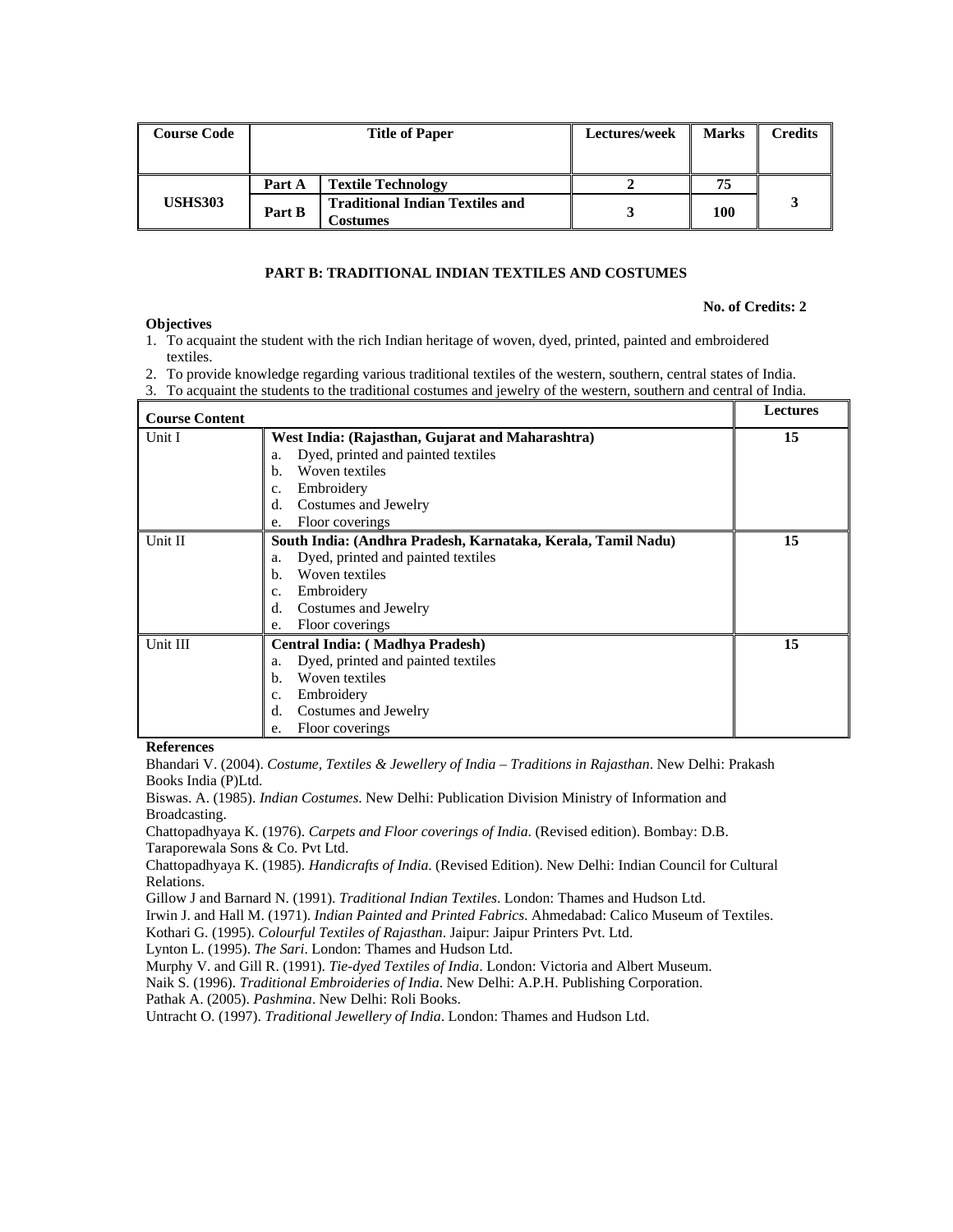| <b>Course Code</b> | <b>Title of Paper</b> |                                                         | Lectures/week | <b>Marks</b> | <b>Credits</b> |
|--------------------|-----------------------|---------------------------------------------------------|---------------|--------------|----------------|
|                    |                       |                                                         |               |              |                |
| <b>USHS304</b>     | Part A                | <b>Applied Economics and Personal</b><br><b>Finance</b> |               | <b>100</b>   |                |
|                    | Part B                | <b>Principles of Management</b>                         |               | 100          |                |

# **PART A: APPLIED ECONOMICS AND PERSONAL FINANCE**

**No. of Credits: 2** 

#### **Objectives**

- 1. To be aware of basic concepts of economics.
- 2. To make students aware of economic problems.
- 3. To help students develop ability to apply knowledge of economics in daily problems.

| <b>Course Content</b> |                                                       | <b>Lectures</b> |
|-----------------------|-------------------------------------------------------|-----------------|
| Unit I                | <b>Introduction to Economics</b><br>a)                | 15              |
|                       | Definition to Economics<br>i.                         |                 |
|                       | Micro and Macro Economics<br>11.                      |                 |
|                       | b) Utility Analysis                                   |                 |
|                       | Concept of Utility<br>i.                              |                 |
|                       | ii.<br><b>Total Utility</b>                           |                 |
|                       | iii.<br><b>Marginal Utility</b>                       |                 |
|                       | Law of Diminishing Marginal Utility<br>iv.            |                 |
|                       | Law of Equi-marginal Utility<br>V.                    |                 |
| Unit II               | <b>Consumer Behaviour &amp; Demand Analysis</b><br>a) |                 |
|                       | Concept of Demand<br>i.                               |                 |
|                       | Types of Demand<br>ii.                                |                 |
|                       | iii.<br>Determinants of Market Demand                 |                 |
|                       | Law of Demand<br>iv.                                  |                 |
|                       | Demand Curve<br>V.                                    |                 |
|                       | Price Elasticity of Demand<br>VI.                     |                 |
|                       | <b>Producer Behaviour and Supply Analysis</b><br>b)   |                 |
|                       | Meaning of Supply<br>1.                               |                 |
|                       | ii. Market Supply                                     |                 |
|                       | iii. Determinants of Market Supply                    |                 |
|                       | iv. Law of Supply                                     |                 |
|                       | <b>Elasticity of Supply</b><br>V.                     |                 |
| Unit III              | <b>Price Mechanism</b><br>a)                          | 15              |
|                       | Importance and need of Pricing<br>1.                  |                 |
|                       | Factors determining Price<br><i>ii.</i>               |                 |
|                       | Pricing based on cost<br>111.                         |                 |
|                       | <b>Market</b><br>b)                                   |                 |
|                       | Definition<br>1.                                      |                 |
|                       | <b>Components of Market</b><br>ii.                    |                 |
|                       | iii. Market competitions                              |                 |
|                       | iv. Price determination under market competition      |                 |

# **References**

Ahuja, H. L. (1982). *Advanced Economic Theory. Microeconomic analysis*, New Delhi: S. Chand & Co. Chopra, P. N. ( ) *Principles of Economics*, Kalyan Publishers.

Dewett, K. K. and Verma, J. D. (1986). *Elementary economic theory*. New Delhi. S. Chand & Co.

Giles, G. B. (1988) *Marketing* (3<sup>rd</sup> ed) London: ELBS and Macdonald

Hanson, J. L. (1997). *A Textbook of Economics*. London, Macdonalds and Evans Ltd.

Naik, S. P. (1997). *Lectures in Business Economics*, Vipul Prakashan 8<sup>th</sup> Ed

Sundharam, K. P. M. & S. N., Sundharam (1998). *Microeconomics* –Sultan Chand & Sons.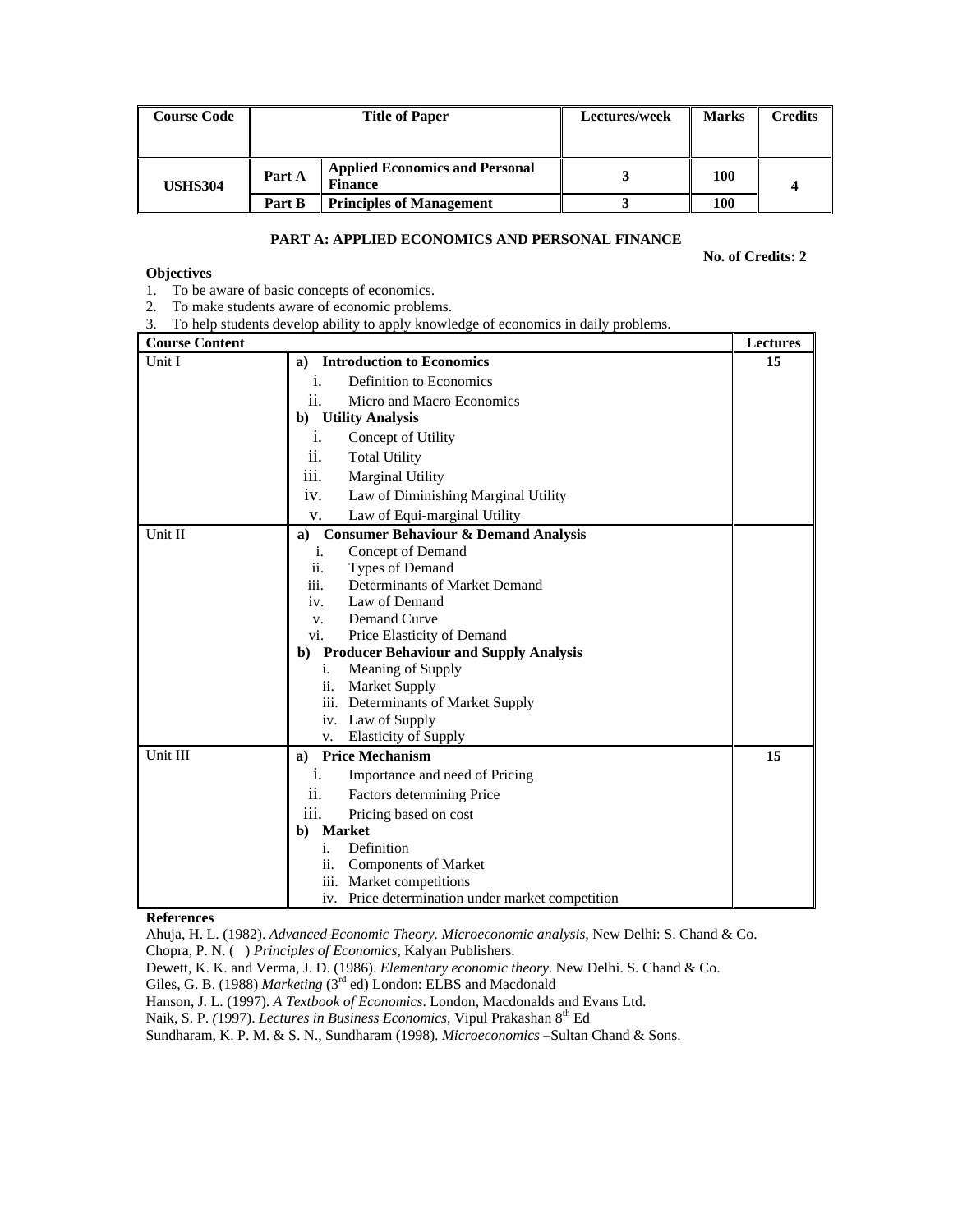| <b>Course Code</b> | <b>Title of Paper</b> |                                                         | Lectures/week | Marks | Credits |
|--------------------|-----------------------|---------------------------------------------------------|---------------|-------|---------|
| <b>USHS304</b>     | Part A                | <b>Applied Economics and Personal</b><br><b>Finance</b> |               | 100   |         |
|                    | Part B                | <b>Principles of Management</b>                         |               | 100   |         |

# **PART B: PRINCIPLES OF MANAGEMENT**

**No. of Credits: 2** 

# **Objectives**

1) To understand and study the effective use of Resources

2) To develop an understanding of Human Values, Goals and Standards

3) To facilitate understanding of concepts such as Motivation, Leadership & Team Work.

| <b>Course Content</b> |                                                                                                                                                                                                                                                                                                                                                                              | Lectures |
|-----------------------|------------------------------------------------------------------------------------------------------------------------------------------------------------------------------------------------------------------------------------------------------------------------------------------------------------------------------------------------------------------------------|----------|
| Unit I                | <b>Introduction to management</b><br>a) Definition $&$ Objectives<br>b) Elements of Management<br>c) Fayol's principles<br><b>Management and change</b><br><b>Factors motivating management</b><br>Values - Definition, sources, Classification, characteristics, value<br>a)<br>system, value hierarchy, value conflict<br>Goals – Definition, characteristics, types<br>b) | 15       |
| Unit II               | Standards – Definition, classification<br>c)<br><b>Planning:</b> Definition, Importance, Types of plans,<br>Advantages, Steps of planning<br><b>Decision Making:</b> Definition, Decision making process, Types of<br>decision, Decision linkages<br><b>Organizing:</b> Meaning, Steps in organizing, Departmentation,<br>Delegating – Decentralization                      | 15       |
| Unit III              | <b>Controlling:</b> Definition, Phases of controlling, Budgetary<br>and non-budgetary controls<br>Leading: Definition, Leadership theories, Leadership styles<br><b>Evaluation:</b> Definition, Importance, Types of evaluation                                                                                                                                              | 15       |

#### **References**

Koontz, H. & Heinz, (1998). *Essentials of Management*– Tata McGraw Hill

Stomer J.A. F. & Freeman R. E. & Gilbert, R. (2004). *Management*, Pearson Education (6<sup>th</sup> ed)

Joseph & Massie (2003). *Essentials of Management*. Prentice-Hall of India (Pearson) (4<sup>th</sup> ed)

Prasad, L. M. Sultan Chand & Sons, ( ). *Principles and Practice of Management*, New Delhi: Educational Publishers.

| <b>Course Code</b> | <b>Title of Paper</b> |                              | Lectures/week | <b>Marks</b> | Credits |
|--------------------|-----------------------|------------------------------|---------------|--------------|---------|
|                    | Part A                | <b>Computer Applications</b> |               | 50           |         |
| <b>USHS305</b>     | Part B                | <b>Foundation Course</b>     |               | 100          |         |

#### **PART B FOUNDATION COURSE**

#### **No. of Credits: 2**

#### **Objectives**

- 1. To help students develop awareness and skills with regard to the production and use of selected media.
- 2. To facilitate students' oral and written expression in English.
- 3. To provide students with skills in scientific writing and report writing.
- 4. To help students reflect on their career goals and put together their curriculum vitae.
- 5. To encourage personal, familial, community and professional value-grounding in students, enabling them to be better human beings.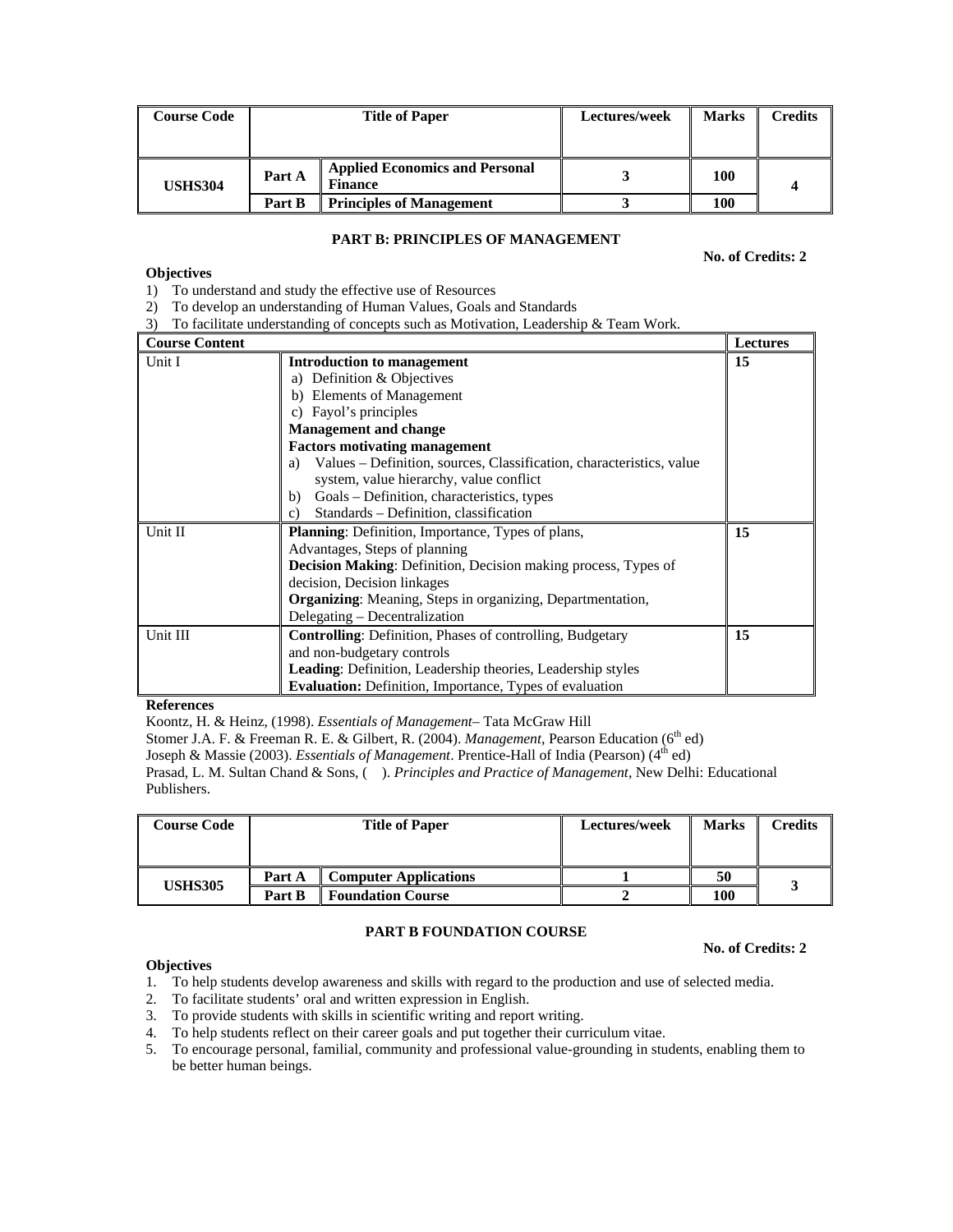| <b>Course Content</b> |                                                                        | <b>Lectures</b> |
|-----------------------|------------------------------------------------------------------------|-----------------|
| Unit I                | Visual communication or basic audio-visual aids                        | 15              |
|                       | Posters, flash cards, flip charts and flannel boards                   |                 |
|                       | Communicating through puppets and puppetry (importance, uses and       |                 |
|                       | basic production related skills)                                       |                 |
|                       | Communicating through theatre, drama and street plays (importance,     |                 |
|                       | uses and basic production related skills)                              |                 |
|                       | Technologically-aided: Transparencies and PowerPoint slides            |                 |
| Unit II               | Techniques in Presentation (oral & written)                            | 15              |
|                       | Lecture/Speech                                                         |                 |
|                       | Symposium                                                              |                 |
|                       | Panel Discussion                                                       |                 |
|                       | Precis-writing                                                         |                 |
|                       | Report writing and its importance: Types of reports, Writing a report  |                 |
|                       | (contents: format/style of report writing)                             |                 |
| Unit III              | <b>Writing a Curriculum Vitae/Resume</b>                               | 15              |
|                       | Purpose of resume, How to write a resume? (Parts of a resume; covering |                 |
|                       | letter for the resume; presentation of the resume – layout and typing) |                 |
|                       | Writing a job application.                                             |                 |

Alder, R. B., & Rodman,G. (2000). Understanding human communication. (7th Ed.) New York: Harcourt College

Block, D. P. (1994). *Writing a resume*. Chicago: NTC Learning Works.

Charles, E. (1999). *Value education today –A manual for teachers*. Mumbai: St. Xavier's Institute of Education Society.

Daniel, J. & Selvamony, N. (1990). *Value education today: Explorations in social ethics*, Madras: Madras Christian College.

Kattikaran, K. & Vettickathadam, C. (1978). *Youth Quest,* Bangalore: K.J.C. Publishers.

Kumar,K. J. (1997). *Mass communication,* (3rd Ed.). Mumbai: Vipul Prakashan.

Mani Jacob (Ed.) (2002). *Resource book for Value Education,* New Delhi: Institute of Value Education.

Nata, V. G., & Kaur, C. (1997). *Business communication*, (5<sup>th</sup> Ed.), Mumbai: Vipul Prakashan.

Reader's Digest. (1997). *Write better, speak better.* New York: Reader's Digest Association.

Sharma, S. R. (1999) *Morality in Indian Education,* Cosmo Publications, New Delhi.

| <b>Course Code</b> |        | <b>Title of the Paper</b>                   | Periods/<br>week | <b>Marks</b> | Credits |
|--------------------|--------|---------------------------------------------|------------------|--------------|---------|
| <b>USHSP301</b>    | Part A | <b>Nutrition and Meal Planning</b>          |                  | 50           |         |
|                    | Part B | <b>Developmentally Appropriate Practice</b> |                  | 50           |         |

#### **PART A: NUTRITION AND MEAL PLANNING**

**Objectives** No. of credits: 2

- 1) To help the students understand and utilize advanced techniques of cooking with emphasis on nutrient-rich recipes.
- 2) To enable the students develop well-planned menus-Indian, continental and oriental
- 3) To develop skills in presentation of dishes.

| <b>Course Content</b> |                                                         | <b>Periods</b> |
|-----------------------|---------------------------------------------------------|----------------|
| Unit I                | <b>Bakery:</b> Types of cakes and pastry                | 15             |
|                       | <b>Confectionary:</b> Indian / Continental              |                |
| Unit II               | Rice: Pulao, Biryani, Pasta: boiled/baked               | 15             |
|                       | Sweets and desserts: Pudding, soufflé, flans, pies      |                |
| Unit III              | Preparing, cooking and presenting menus accordance with | 15             |
|                       | traditional requirements                                |                |
|                       | Maharashtrian<br>$\bullet$                              |                |
|                       | Bengali<br>٠                                            |                |
|                       | Gujarati<br>٠                                           |                |
|                       | Punjabi<br>٠                                            |                |
|                       | South Indian<br>٠                                       |                |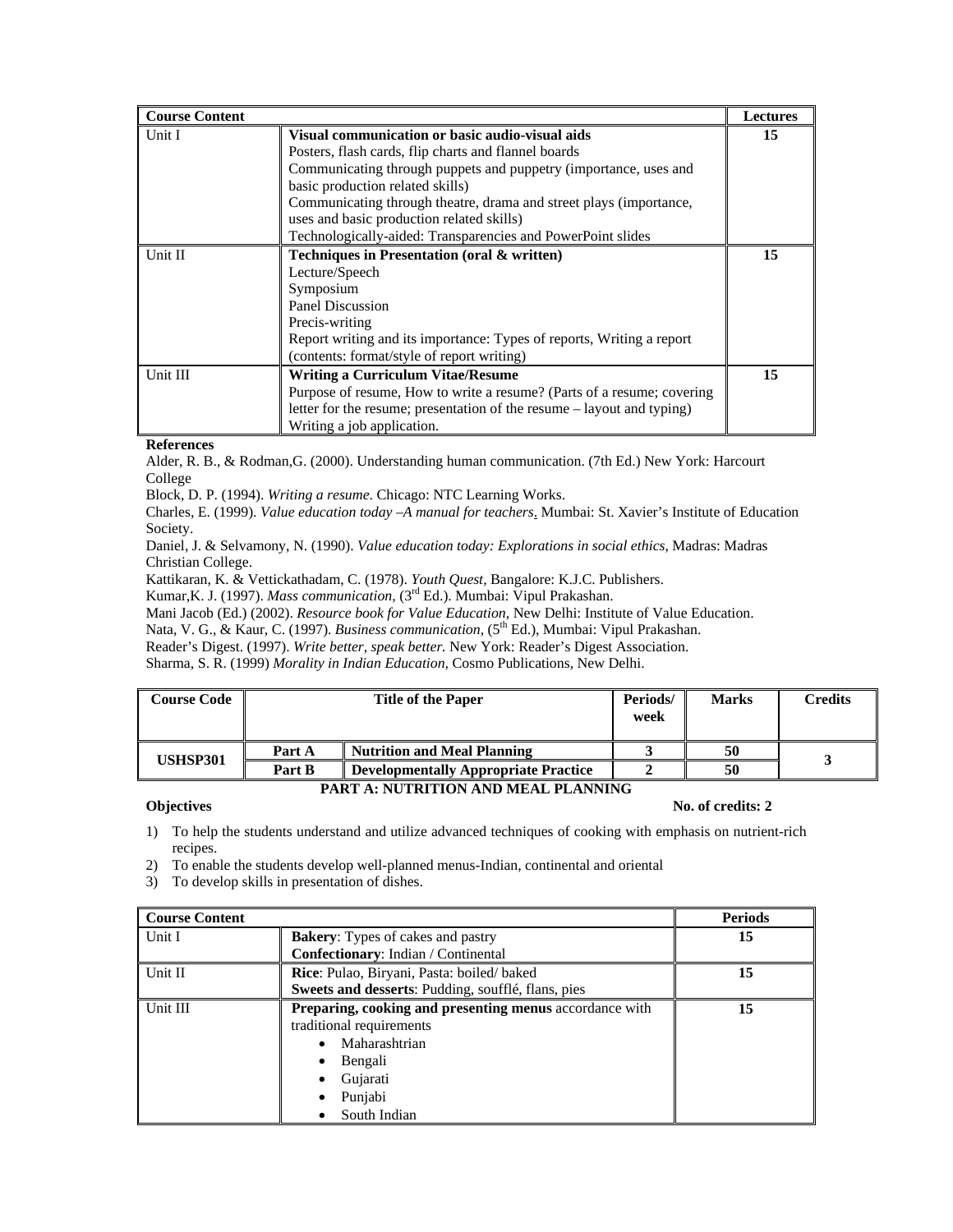The above cooking techniques will make the use of equipment like Microwave, Tawa / kadhai, Pressure Cooker and Tandoor

#### **References**

Bombay, Orient Longman (Ltd.)

Ceserani, V, Kinton, R. and Foskett, D. (1995). *Practical Cookery*. (8<sup>th</sup> Ed.) London: ELBS. Karla, J. and Dasgupta, P. (1986). Prashad. *Cooking with Indian masters*. Ahmedabad: Allied Publishers. Larousse. Gastronomique, (1988). *The world's greatest encyclopedia*. London: Paul Hamlyn. Philip. T. E. (1981). *Modern cookery for teaching and the trade*. Vols. I and II, (3<sup>rd</sup> Ed.).

| <b>Course Code</b> |        | <b>Title of the Paper</b>                   | Periods/<br>week | <b>Marks</b> | <b>Credits</b> |
|--------------------|--------|---------------------------------------------|------------------|--------------|----------------|
| USHSP301           | Part A | Nutrition and Meal Planning                 |                  | 50           |                |
|                    | Part B | <b>Developmentally Appropriate Practice</b> |                  | 50           |                |

#### **PART B: DEVELOPMENTALLY APPROPRIATE PRACTICE**

# **Objectives No. of Credits: 1**

1. To provide beginning skills and techniques in planning developmentally-appropriate activities for children.

2. To provide beginning skills and techniques required for making teaching material for children.

| Course<br>content |                                                                                                                                                                                                                                                                                                                                                                                                                                                                                                                                                                                                                                                                                                                                                                                                                                                                                                                                                                                                                                       | <b>Practical</b> |
|-------------------|---------------------------------------------------------------------------------------------------------------------------------------------------------------------------------------------------------------------------------------------------------------------------------------------------------------------------------------------------------------------------------------------------------------------------------------------------------------------------------------------------------------------------------------------------------------------------------------------------------------------------------------------------------------------------------------------------------------------------------------------------------------------------------------------------------------------------------------------------------------------------------------------------------------------------------------------------------------------------------------------------------------------------------------|------------------|
| Unit I            | <b>Introduction and Orientation to the following:</b><br>Developmentally Appropriate Practice: how children learn, how to teach<br>1.<br>children, curriculum: appropriate and inappropriate<br>Structure of an activity plan: Teaching strategies - appropriate and<br>2.<br>inappropriate; target group; objective; materials/teaching aid;<br>procedure/method; child's role; teacher's role; evaluation/feedback<br>Activities for children: Planning developmentally-appropriate art and craft<br>techniques and activities for children<br>Chalk Activities: dry chalk and dry paper; dry paper and wet chalk; wet<br>1.<br>paper and dry chalk; chalk dust inwards; chalk dust outwards<br>Crayon Activities: Crayon Dots; Crayon Criss-Cross; Crayon Rains;<br>2.<br>Crayon Transfer; Crayon Etching; Crayon Doodling; Crayon Tracing;<br>Crayon Melt<br>3.<br>Crayon and Painting: Crayon Resist; Black Magic; Spray Painting -<br>Inwards, Spray Painting Outwards; Blow Painting; Bead Painting;<br><b>String Painting</b> | 15               |
| Unit II           | Activities for children: Planning developmentally-appropriate art and craft<br>techniques and activities for children<br>1. Printing and Dabbing: Sponge Printing; Cotton Printing; Ear Bud<br>Printing; Leaf and Flower Printing; Vegetable Printing; Foot Printing or<br>Palm Printing; Jute Printing; Block Printing; Finger And Thumb Printing;<br>Crumple Paper Printing; Fork Printing; Scrubber Printing; Corrugated<br><b>Sheet Printing</b><br>2. Paper Activities: Paper Crumpling; Paper Twisting; Paper Tearing; Paper<br>Design; Paper Quilling; Mosaic; Theme Collage; Best out of Waste;<br>Silhouette; Origami; Paper Bead                                                                                                                                                                                                                                                                                                                                                                                            | 15               |

Methods

- Each of the teacher supervisors would orient the students to the method, technique and usage of art and craft activities for making teaching material.
- All activities will be made by each individual and will be submitted in a journal / spiral bound portfolios

# **References (books and journals)**

Dopyera, M., & Dopyera, J. (1993). *Becoming a Teacher of Young Children*. New York: McGraw Hill. Catron, C., & Allen, J. (1993). *Early Childhood Curriculum*. New York: Macmillan. Gestwicki, C. (1999). *Developmentally Appropriate Practices Curriculum and Development in Early Education*  (2nd Ed.). Clifton Park, NY: Delmar Learning. Journals and magazines: *Childhood Education, Parenting, Young Children*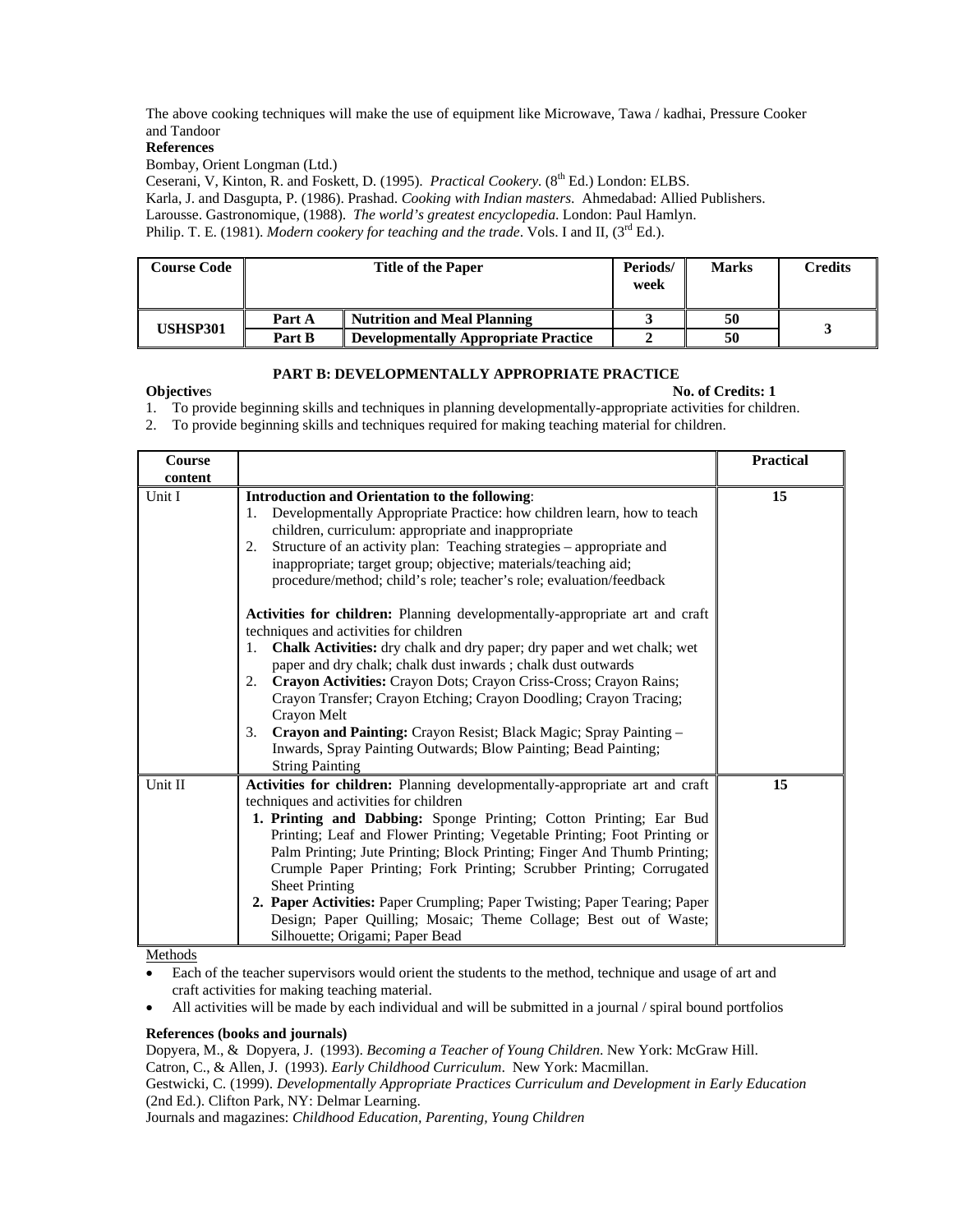| <b>Course Code</b> | <b>Title of the Paper</b>                     | <b>Periods</b><br>/week | <b>Marks</b> | <b>Credits</b> |
|--------------------|-----------------------------------------------|-------------------------|--------------|----------------|
| USHSP302           | <b>Textile Chemistry and Women's Clothing</b> |                         | 50           |                |

# **Textile Chemistry and Women's Clothing**

#### **Objectives** No. of Credits: 3

- 1. To train the students in the fundamentals of clothing to stitch various types of plackets, collars, pockets and corner finishes.
- 2. To train students for women's pattern making and construction of garments using the above fundamentals

| <b>Course content</b> |                                                                                                                                                                                                                                                                                                                                                                                                                                                                              | <b>Periods</b> |
|-----------------------|------------------------------------------------------------------------------------------------------------------------------------------------------------------------------------------------------------------------------------------------------------------------------------------------------------------------------------------------------------------------------------------------------------------------------------------------------------------------------|----------------|
| Unit I                | <b>Fundamentals</b><br>Corner Finishes Mitre corner, Outer and Inner corners, Square neck,<br>a)<br>Reinforcement<br>Pockets-Front pant pocket<br>b)<br>Collars-Chinese collar (with shaped V/Square/round neckline) and Polo<br>C)<br>collar.                                                                                                                                                                                                                               | 15             |
|                       | Plackets-Faced, Kurta Placket<br>d)                                                                                                                                                                                                                                                                                                                                                                                                                                          |                |
| Unit II               | <b>Pattern Construction</b><br>Adult's Basic Block, Torso and Adult's Basic Sleeve<br>a)<br>Kurta / Top<br>b)<br>Night wear (Top and Pyjama)<br>c)<br>Salwar/Churidar<br>d)<br>Displacement of darts. (shoulder to side seam, shoulder to center front,<br>e)<br>French, centralizing shoulder dart, shoulder to big waist dart) $\&$<br>Concealment of darts (armhole and shoulder)<br>Sleeves - (any two depending upon the trend) e.g. Leg-O-Mutton, Bell,<br>f)<br>Puff. | 15             |
| Unit III              | <b>Garments</b><br>Salwar / Churidar<br>a)<br>Top / Kurta (with displacements/concealments of darts)<br>b)<br>Night Wear<br>C)                                                                                                                                                                                                                                                                                                                                               | 15             |

# **References**

Doongaji, S & Deshpande, R. (1968). *Basic Processes and Clothing Construction*. India: New Raj Book Depot. McCall`s. (1964). *Sewing in Colour*. London: The Hamlyn Publishing Group Ltd. Reader's Digest, (1993). *Step by Step Guide: Sewing and Knitting*, Auckland: Reader's Digest.

| <b>COURSE CODE</b> | TITLE                                                                                 |                |                     |                             | <b>WORKLOAD   NO. OF CREDITS</b> |  |
|--------------------|---------------------------------------------------------------------------------------|----------------|---------------------|-----------------------------|----------------------------------|--|
|                    |                                                                                       |                | P                   | т                           | P                                |  |
| <b>USHS401</b>     | Community Health                                                                      |                |                     | 3                           |                                  |  |
|                    | Meal Planning                                                                         | 3              |                     |                             |                                  |  |
| <b>USHS402</b>     | Methods of Child, Adolescent & Adult Study                                            | 2              |                     | 3                           |                                  |  |
|                    | Development in Adulthood                                                              | 3              |                     |                             |                                  |  |
| <b>USHS403</b>     | Textile & Fashion Technology II - Textile<br>Technology                               | $\mathfrak{D}$ |                     | 3                           |                                  |  |
|                    | Textile & Fashion Technology III - Traditional<br>Indian Textiles & Costumes          | 3              |                     |                             |                                  |  |
| <b>USHS404</b>     | Principles of Resource Management                                                     | 3              |                     | 4                           |                                  |  |
|                    | Applied Economics & Personal Finance                                                  | $\mathfrak{D}$ |                     |                             |                                  |  |
| <b>USHS405</b>     | <b>Foundation Course</b>                                                              | $\mathcal{D}$  |                     | $\mathcal{D}_{\mathcal{A}}$ |                                  |  |
| USHSP401           | Group I:<br>Nutrition & Meal Planning<br><b>Developmentally Appropriate Practices</b> |                | 3<br>$\mathfrak{D}$ |                             | 3                                |  |
| USHSP402           | Group $II$ :<br>Textile Science & Women's Clothing                                    |                | 3                   |                             |                                  |  |
|                    |                                                                                       |                |                     | 15                          |                                  |  |

**SEMESTER IV**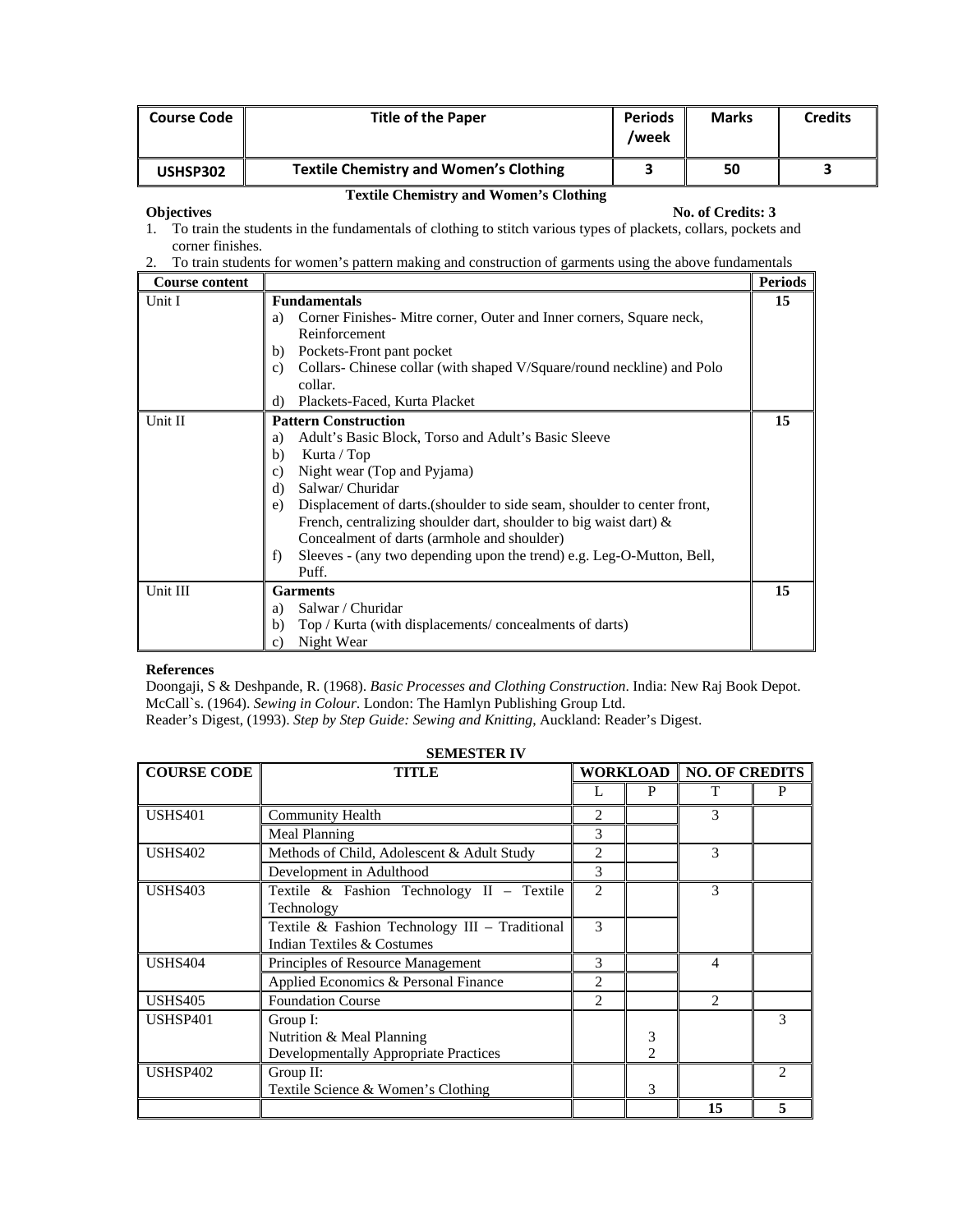| <b>Course Code</b> | <b>Title of Paper</b> |                         | Lectures/wee | <b>Marks</b> | Credits |
|--------------------|-----------------------|-------------------------|--------------|--------------|---------|
|                    | Part A                | <b>Community Health</b> |              |              |         |
| <b>USHS401</b>     | Part B                | <b>Meal Planning</b>    |              | 100          |         |

# **PART A: COMMUNITY HEALTH**

# **No. of Credits: 1**

# **Objectives**

- 1. To enable students to understand basic physiology of vital systems of human body.
- 2. To understand the pathophysiology and risk factors of commonly occurring degenerative diseases.
- 3. To acquire knowledge of the causes, symptoms and prevention of infectious diseases.
- 4. To provide information on the importance of diet in various degenerative and infectious diseases.

| <b>Course Content</b> |                                                         | Lectures |
|-----------------------|---------------------------------------------------------|----------|
| Unit I                | <b>Basic physiology</b>                                 | 15       |
|                       | <b>Blood</b><br>İ.                                      |          |
|                       | ii.<br>Heart and circulatory system                     |          |
|                       | $\cdots$<br>Gastrointestinal<br>111.                    |          |
|                       | Bone<br>iv.                                             |          |
| Unit II               | <b>Physiological changes in</b>                         | 15       |
|                       | Obesity<br>1.                                           |          |
|                       | ii.<br><b>Diabetes</b>                                  |          |
|                       | $\cdots$<br>Dental caries<br><i>iii.</i>                |          |
|                       | Osteoporosis<br>iv.                                     |          |
|                       | Diarrhoea<br>V.                                         |          |
|                       | vi.<br>Constipation                                     |          |
|                       | Cancer<br>V11.                                          |          |
|                       | <b>Basics of First Aid in the following conditions:</b> |          |
|                       | Injuries, Accidents, Burns                              |          |

#### **References**

**Objectives** 

Frazier. W. C. & Westhoff D. C. (1998) *Food Microbiology* New Delhi: Tata McGraw Hill Co. Tatova, S.P. & Grasowski, S. R. (2000) *Principles of Anatomy and Physiology*, New York: John Wiley & Sons. Wadhwa, A. & Sarma, S. (2003) *Nutrition in the Community* New Delhi: Elite Pub. House Pvt. Ltd.

| <b>Course Code</b> | <b>Title of Paper</b> |                         | <b>Lectures/wee</b> | <b>Marks</b> | Credits |
|--------------------|-----------------------|-------------------------|---------------------|--------------|---------|
|                    | Part A                | <b>Community Health</b> |                     | 75           |         |
| <b>USHS401</b>     | Part B                | <b>Meal Planning</b>    |                     | 100          |         |

#### **PART B: MEAL PLANNING**

# **No. of Credits: 2**

- 1. To understand the concept of balanced diet
- 2. To enable students to understand and learn the RDA and plan meals for individuals during different periods of life cycle and physiological conditions.
- 3. To introduce the concept of adaptations of normal diets.

| <b>Course Content</b> |                                       | <b>Lectures</b> |
|-----------------------|---------------------------------------|-----------------|
| Unit I                | <b>Nutrition during infancy</b>       | 15              |
|                       | Physiological Development<br>a)       |                 |
|                       | Nutritional requirements<br>b)        |                 |
|                       | Complementary feeding<br>C)           |                 |
|                       | Weaning<br>d)                         |                 |
|                       | Nutrition during childhood<br>e)      |                 |
|                       | Factors influencing food intake<br>t) |                 |
|                       | Nutritious packed lunches<br>g)       |                 |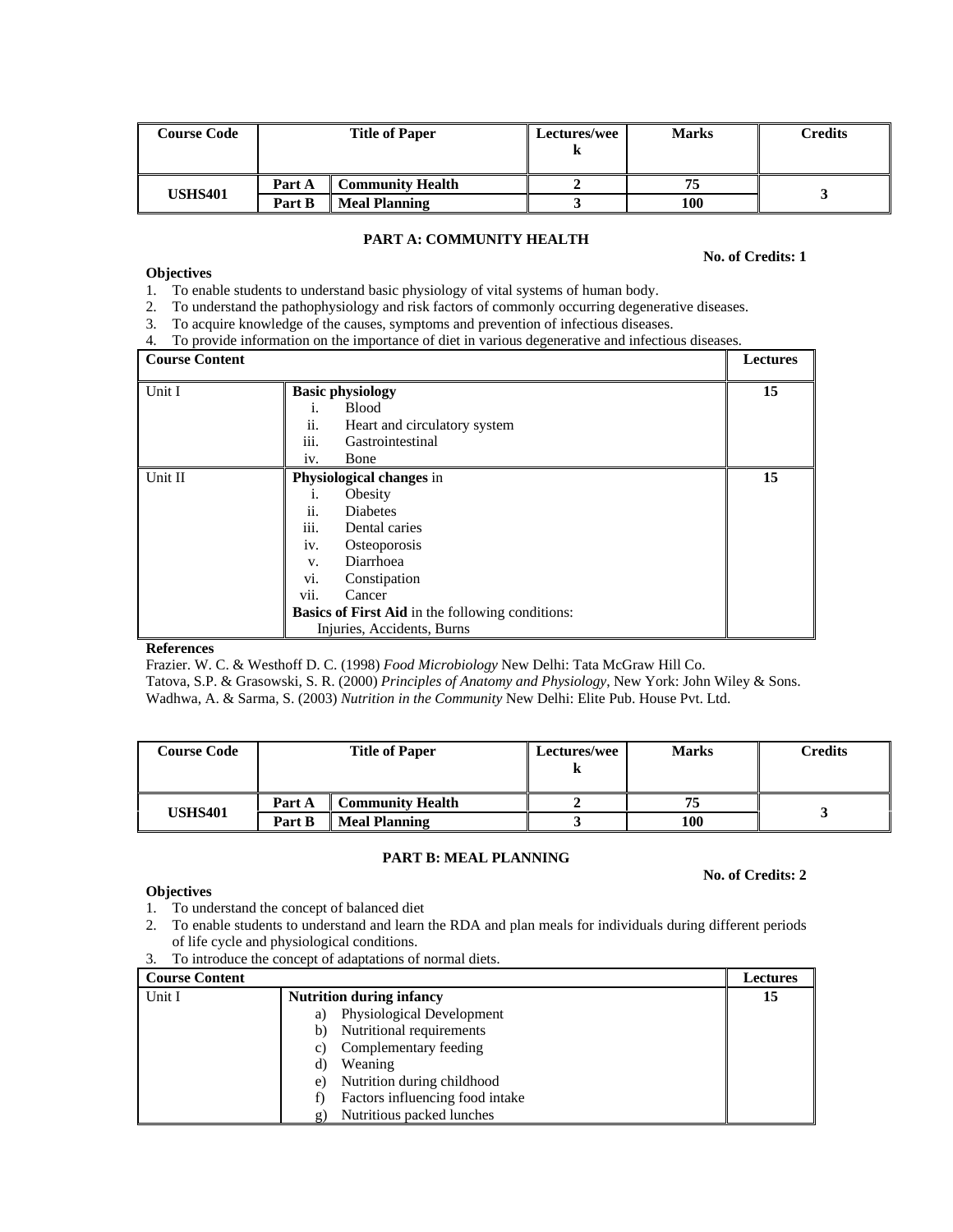|          | Childhood obesity<br>h)                     |    |
|----------|---------------------------------------------|----|
| Unit II  | <b>Nutrition during adolescence</b>         | 15 |
|          | Physiological changes<br>a)                 |    |
|          | Nutritional requirements<br>b)              |    |
|          | Food habits, factors influencing them<br>C) |    |
|          | Nutritional disorders<br>d)                 |    |
| Unit III | <b>Geriatric nutrition</b>                  | 15 |
|          | Physiological changes<br>a)                 |    |
|          | Factors affecting food intake<br>b)         |    |
|          | Nutritional requirements                    |    |

Brown J.E. (2002). *Nutrition through the life cycle*. Wadsworth: Thomas learning.

E.N. and Rolfes S.R. (2002). *Understanding Nutrition*. Wadsworth:Thomson Learning

Garrow, J. S. & James, W. P. T. (1993). *Human Nutrition and Dietetics*. New York: Churchill Livingstone.

Ghosh, S. (1977). *Feeding and Care of Infants and Young Children*. New Delhi: Voluntary Health Association of India.

Guthrie, H. A. (1986). *Introductory Nutrition*. St. Luis Toronto Times Mirror/ Mosby College Publications ICMR (1990), Nutrient requirements and recommended dietary allowances for Indians.

Insel. P. et al (2004) *Nutrition*. Jones & Bartlett Publishers

Maney, N. S. & Shadak Sharswamy, M. (1988). *Food Facts and Principles*. New Delhi: New Age International.

Robinson, G. H. & Lowler, M.R. (1984). *Normal and Therapeutic Nutrition*. N.Y.: Macmillan Publications. Roth, R. A. & Townsend C.E. (2003). *Nutrition and Diet Therapy*. Canada: Delmar Learning.

|  | Thompson J. and Manore M. (2005). Nutrition: An Applied Approach. Benjamin Cummings. |  |  |  |  |  |  |
|--|--------------------------------------------------------------------------------------|--|--|--|--|--|--|
|--|--------------------------------------------------------------------------------------|--|--|--|--|--|--|

| <b>Course Code</b> |        | <b>Title of Paper</b>                                         | Lectures/week | Marks | Credits |
|--------------------|--------|---------------------------------------------------------------|---------------|-------|---------|
|                    |        |                                                               |               |       |         |
| <b>USHS402</b>     | Part A | <b>Methods of Child, Adolescent and</b><br><b>Adult Study</b> |               | 75    |         |
|                    | Part B | <b>Development in Adulthood</b>                               |               | 100   |         |

# **PART A: METHODS OF CHILD, ADOLESCENT AND ADULT STUDY**

**Objectives** No. of Credits: 1

1. To help students develop an appreciation of methods of studying individuals across the life span.

2. To help students to understand the observational method of studying individuals

3. To enable them to apply the method in the study of individuals across the life span.

| <b>Course Content</b> |                                                                              | <b>Lectures</b> |
|-----------------------|------------------------------------------------------------------------------|-----------------|
| Unit I                | <b>Interview method</b>                                                      | 15              |
|                       | Definition<br>a)                                                             |                 |
|                       | Types of interview<br>b)                                                     |                 |
|                       | Standardized/structured Vs. unstructured/informal/Free<br>1.                 |                 |
|                       | Directive Vs Nondirective<br>11.                                             |                 |
|                       | 111.<br>Personal Vs Telephonic                                               |                 |
|                       | iv.<br>Focused group interview                                               |                 |
|                       | Electronic interview<br>V.                                                   |                 |
|                       | Constructing an interview schedule<br>C)                                     |                 |
|                       | Qualities and skills for conducting the interview<br>d)                      |                 |
|                       | Analyses of interview data<br>e)                                             |                 |
|                       | Advantages and disadvantages of the method                                   |                 |
| Unit II               | <b>Questionnaire method</b>                                                  | 15              |
|                       | Definition<br>a)                                                             |                 |
|                       | Types of questionnaires (face to face, mailed)<br>b)                         |                 |
|                       | Steps in preparing a questionnaire<br>c)                                     |                 |
|                       | Guidelines for the effective wording and the format of a questionnaire<br>d) |                 |
|                       | Enhancing the response rate of the mailed questionnaire<br>e)                |                 |
|                       | Analyses of the questionnaire data<br>f)                                     |                 |
|                       | Advantages and disadvantages of the questionnaire method<br>g)               |                 |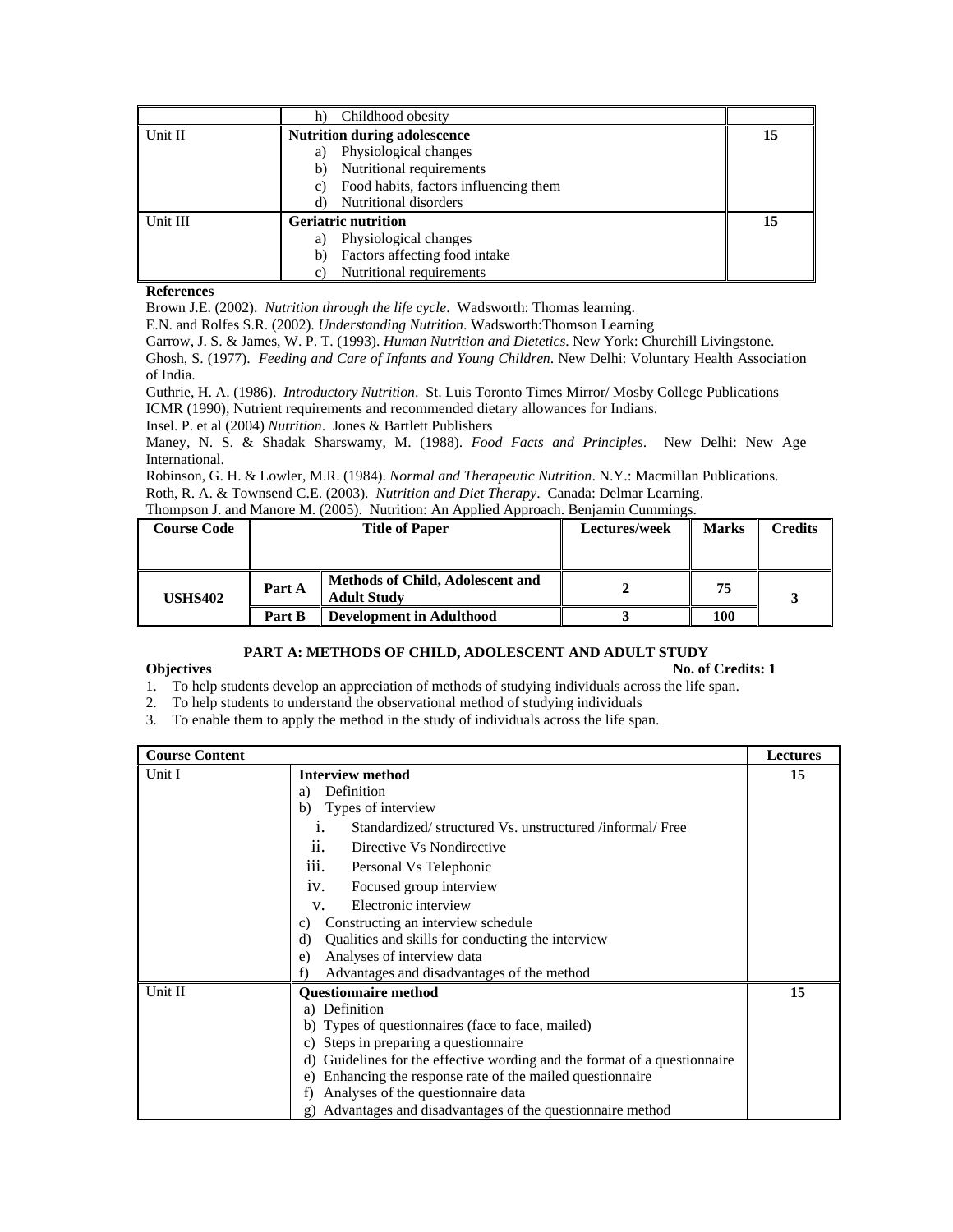Anandalakshmy,S., Chaudhary, N. & Sharma,N. (Eds.). (2008). *Researching Families and Children: Culturally Appropriate Methods.* New Delhi: Sage Publication

Anastasi, A. & Urbina, S. (1997). *Psychological Testing* (7<sup>th</sup> ed.). Indian Reprint. Delhi: Pearson Education.

Billman, T & Sherman, J.(1996). *Observation and Participation in Early Childhood Settings. A Practicum Guide*. Boston: Allyn & Bacon

Gay, L. R. (1990) *Educational Research: Competencies for Analysis and Application* (3<sup>rd</sup> ed.) New York: Merrill Publishing Co.

Jam, G.L. (2003). *Research Methodology. Methods, Tools and Techniques*, Jaipur : Mangaldeep Publications Kothari C R (1999) *Research Methodology. Methods and Techniques*,  $(2^{nd}$  ed.)

Rubin, A & Babbie, E. (2002) *Research Methods for Social Work* .California: Brooks/Cole

| <b>Course Code</b> | <b>Title of Paper</b> |                                                               | Lectures/week | <b>Marks</b> | Credits |
|--------------------|-----------------------|---------------------------------------------------------------|---------------|--------------|---------|
| <b>USHS402</b>     | Part A                | <b>Methods of Child, Adolescent and</b><br><b>Adult Study</b> |               | 75           |         |
|                    | Part B                | <b>Development in Adulthood</b>                               |               | 100          |         |

# **PART B: DEVELOPMENT IN ADULTHOOD**

# **No. of Credits: 2**

# **Objectives**

- 4. To sensitize students to both the challenges and the opportunities of adult life.
- 5. To help students understand the developmental changes pertinent to family, career, and physical developments across adulthood.
- 6. To help students have appropriate knowledge and attitudes with regard to the major life events in adulthood including marriage, parenthood, work, retirement, death and bereavement.

| <b>Course Content</b> |       |                                                                | Lectures |
|-----------------------|-------|----------------------------------------------------------------|----------|
| Unit I                |       | <b>Family Ties, Transitions and Challenges</b>                 | 15       |
|                       | a)    | Family development                                             |          |
|                       | i.    | Family life cycle                                              |          |
|                       | ii.   | Family developmental tasks                                     |          |
|                       | iii.  | Cycle of generations                                           |          |
|                       | iv.   | Limitations of family developmental model                      |          |
|                       | V.    | Changing families, changing times                              |          |
|                       | b)    | Marriage: Establishing a family of one's own                   |          |
|                       | 1.    | Components of romantic love                                    |          |
|                       | ii.   | Marital roles                                                  |          |
|                       | iii.  | Alternative unions                                             |          |
|                       | iv.   | Marital satisfaction                                           |          |
|                       | V.    | Divorce                                                        |          |
|                       | vi.   | Widowhood                                                      |          |
|                       | c)    | Parenthood                                                     |          |
|                       | i.    | A life-span view of parenthood                                 |          |
|                       | ii.   | Changing roles                                                 |          |
|                       | iii.  | Delayed parenthood                                             |          |
|                       | iv.   | Transition to parenthood: Changes in lifestyle and family life |          |
|                       | V.    | Children and marital satisfaction                              |          |
|                       | vi.   | The middle years of parenthood                                 |          |
|                       | vii.  | The later years of parenthood                                  |          |
|                       | viii. | The context of parenthood                                      |          |
|                       | d)    | Intergenerational Ties                                         |          |
|                       | i.    | Parent-adult child relationships                               |          |
|                       | ii.   | Grandparenthood                                                |          |
|                       | e)    | Adult-sibling relationships                                    |          |
|                       | i.    | Sibling relationships as attachments                           |          |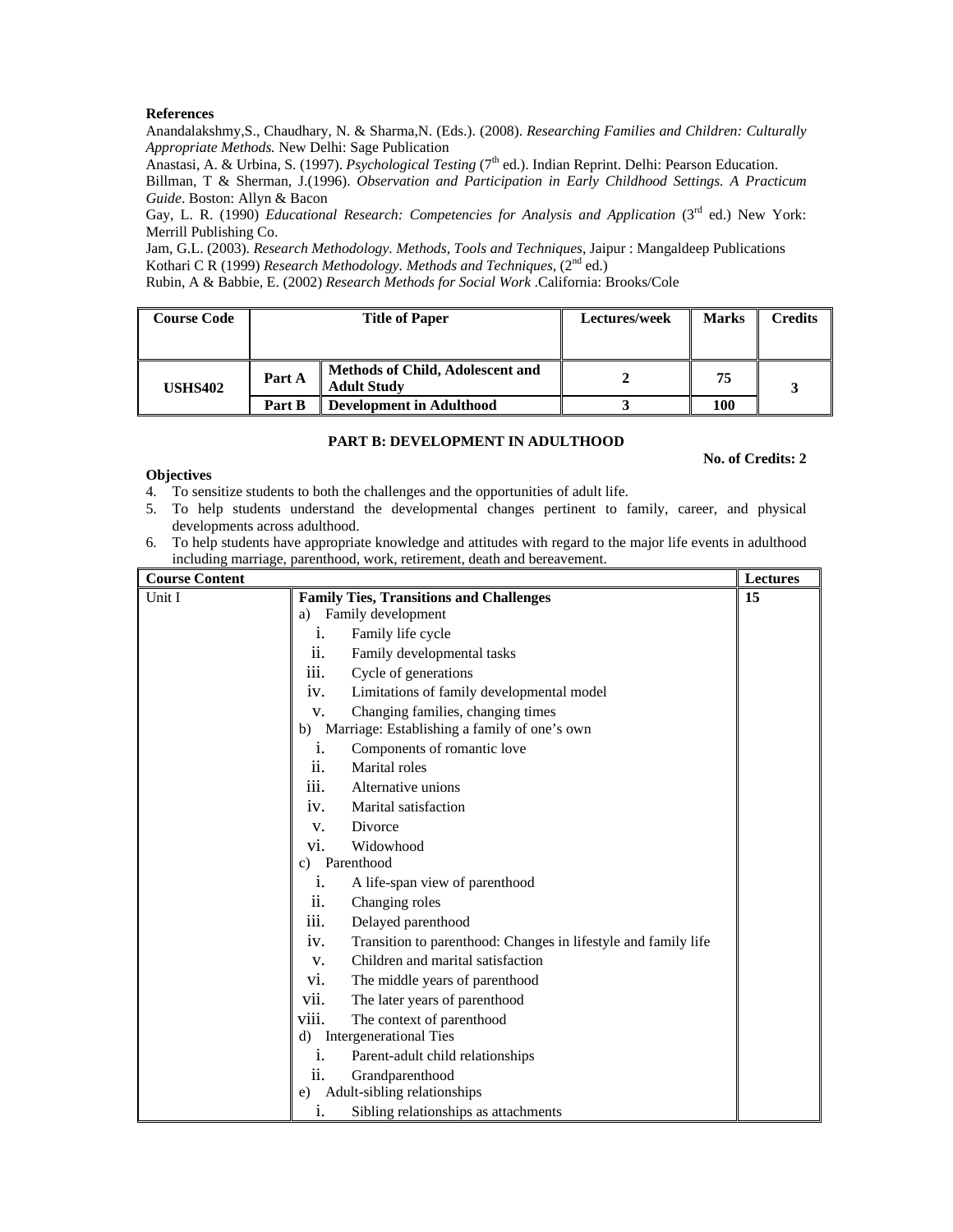|          | ii.               | Unique qualities                                                                        |    |
|----------|-------------------|-----------------------------------------------------------------------------------------|----|
|          | iii.              | Pattern over time                                                                       |    |
|          | iv.               | Functions of sibling relationship                                                       |    |
| Unit II  |                   | <b>Work and Retirement</b>                                                              | 15 |
|          |                   | a) Nature of work                                                                       |    |
|          | i.                | Significance of work in adult life                                                      |    |
|          | ii.               | A changing work world: Work, Workers, Workplace                                         |    |
|          |                   | b) Career Development                                                                   |    |
|          | i.                | Career Cycle                                                                            |    |
|          | ii.               | Increasing diversity in career paths                                                    |    |
|          | iii.              | Choice of work                                                                          |    |
|          | iv.               | Age and job satisfaction                                                                |    |
|          |                   | c) Gender and work: Women's career paths and special career issues                      |    |
|          | i.                | Changing nature of women's work and working women                                       |    |
|          | ii.               | Women's career patterns and work experiences                                            |    |
|          | iii.              | Multiple roles: Combining career and family                                             |    |
|          |                   | d) Retirement and Leisure                                                               |    |
|          | i.                | Retirement as a life stage: A brief social history                                      |    |
|          | ii.               | A life span view of retirement                                                          |    |
|          | iii.              | Predictors of retirement                                                                |    |
|          | iv.               | Retirement as a developmental process                                                   |    |
|          | V.                | Impact of retirement on Individual well-being                                           |    |
|          | VI.               | Work and retirement: Twenty-first century                                               |    |
|          | vii.              | Importance of leisure over the life span                                                |    |
|          |                   | <b>Physical Development and Aging</b>                                                   |    |
|          | Aging<br>a)<br>1. | Primary versus secondary aging                                                          |    |
|          | ii.               | Current conceptions of aging                                                            |    |
|          | b)                | Overview of physical development in adulthood                                           |    |
|          | C)                | Theories of biological aging                                                            |    |
|          | i.                | Wear and tear theory                                                                    |    |
|          | ii.               | Cellular theories                                                                       |    |
|          | iii.              | Metabolic theories                                                                      |    |
|          | iv.               | Programmed cell death theories                                                          |    |
| Unit III |                   | <b>Health, Prevention and Adaptation</b>                                                | 15 |
|          | a)                | Physical health, disease and disability - Incidence/ Prevalence/                        |    |
|          |                   | Predictors                                                                              |    |
|          | i.                | Defining and measuring health, disease and illness                                      |    |
|          | ii.               | Age and health                                                                          |    |
|          | iii.              | An overview of preventive behaviors                                                     |    |
|          | iv.               | Context of health and illness: An ecological View                                       |    |
|          | V.                | Medication use among older adults                                                       |    |
|          | vi.               | Successful aging: A multi-dimensional effort                                            |    |
|          |                   | b) Mental health, happiness and mental disorders - Incidence/<br>Prevalence/ Predictors |    |
|          | i.                |                                                                                         |    |
|          | ii.               | Age related trends in psychological health<br>Determinants of happiness                 |    |
|          | iii.              |                                                                                         |    |
|          |                   | Religious involvement and spirituality                                                  |    |
|          | iv.<br>V.         | Major depression<br>Alzheimer's disease                                                 |    |
|          |                   | c) Prevention and adaptation                                                            |    |
|          |                   | <b>Death, Dying and Bereavement</b>                                                     |    |
|          | a)                | The changed nature of death                                                             |    |
|          | b)                | Attitudes toward death                                                                  |    |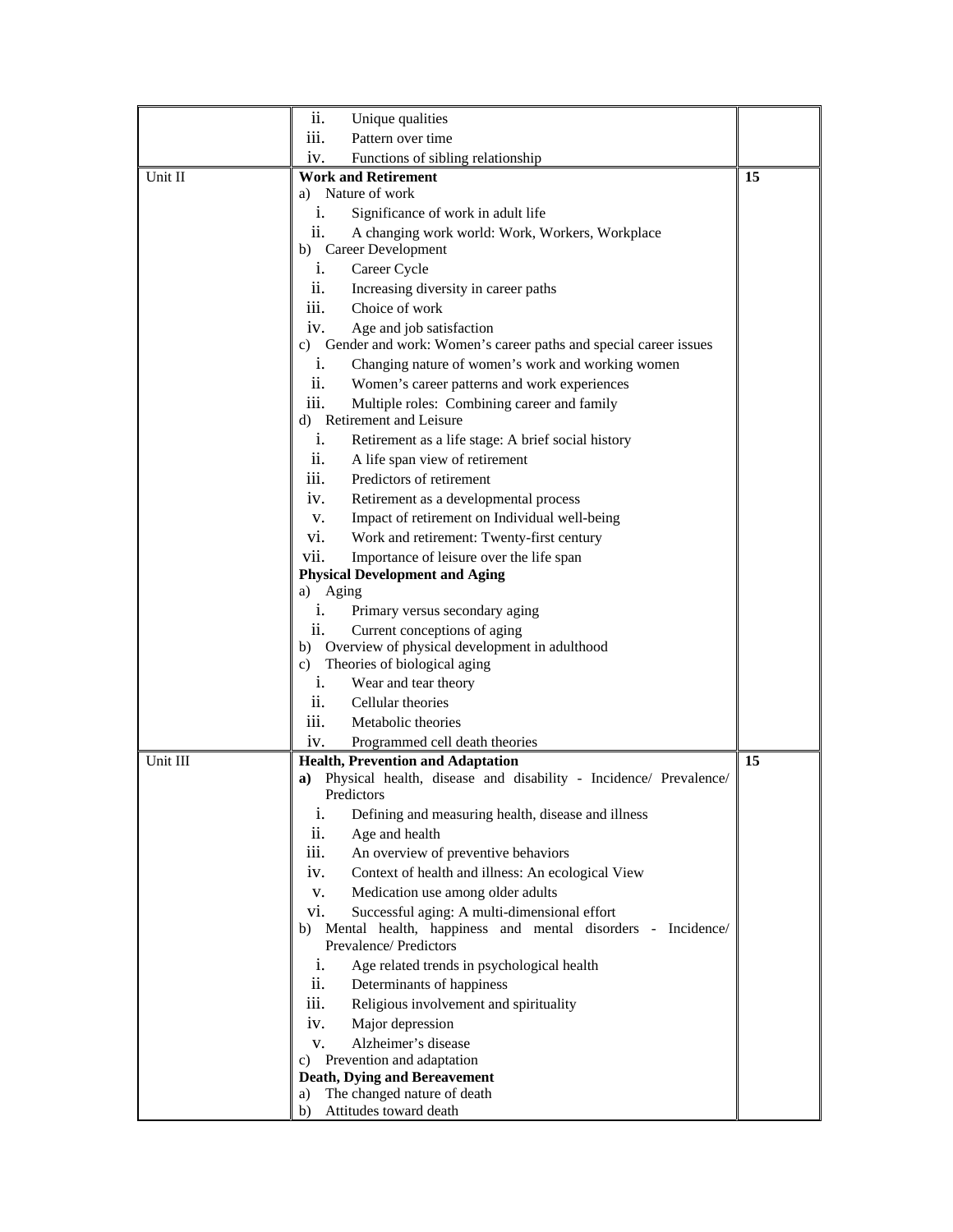| 1.        | The death-denying society                   |  |
|-----------|---------------------------------------------|--|
| ii.       | Psychology's approach to death              |  |
| .<br>111. | Death anxiety                               |  |
| c)        | The dying person                            |  |
|           | <b>Contributions of Kubler Ross</b>         |  |
| 11.       | Dying well                                  |  |
| 111.      | Hospice                                     |  |
| 1V.       | Right-to-die-movement                       |  |
| V.        | Suicide, Assisted suicide and Euthanasia    |  |
| V1.       | Improving care of the dying                 |  |
| d)        | Grief and Bereavement                       |  |
| 1.        | Cultural and historical context of grief    |  |
| ii.       | Contemporary views of bereavement and grief |  |
| iii.      | Grief process                               |  |
| 1V.       | Unanticipated and anticipated death         |  |
| V.        | Health and mortality risks of bereavement   |  |
| V1.       | The funeral and other leave-taking rituals  |  |
| vii.      | Condolence behavior                         |  |
| viii.     | Bereavement as a transition                 |  |

Berker, L. E. (1998). *Development through the Life Span*. Boston: Allyn and Bacon.

Craig, G. J. (1996). *Human Development*. New Jersey: Prentice Hall.

Hoyer, W. J. & Roodin, P. A. (2009) Adult Development and Ageing, (6<sup>th</sup> ed.) Boston: McGraw Hill.

Kail, R. V. & Cavanaugh, J. C. (2000). *Human Development*: A lifespan view. USA: Woodsworth Thomson Learning.

Karkar, S. (2002) *Identity and Adulthood*. India: Oxford University Press.

Lemme, B. H. (2006). *Development in Adulthood*. Boston: Allyn and Bacon.

Zanden, J. W. V. (1997). *Human Development*. New York: McGraw Hill.

| <b>Course Code</b> |        | <b>Title of Paper</b>                                     | Lectures/week | <b>Marks</b> | <b>Credits</b> |
|--------------------|--------|-----------------------------------------------------------|---------------|--------------|----------------|
|                    |        |                                                           |               |              |                |
|                    | Part A | <b>Textile Technology</b>                                 |               | 75           |                |
| <b>USHS403</b>     | Part B | <b>Traditional Indian Textiles and</b><br><b>Costumes</b> |               | 100          |                |

# **PART A: TEXTILE TECHNOLOGY**

# **Objectives** No. of Credits: 1

- 1. To acquaint the students with the concept of textile finishing and the different types of finishes.
- 2. To provide knowledge about the various laundry agents employed for different types of fabrics and garments.
- 3. To introduce the methods involved in the care and maintenance of textiles.

| <b>Course Content</b> | <b>Topic</b> |                                                                     |    |
|-----------------------|--------------|---------------------------------------------------------------------|----|
| Unit I                | Finishing    |                                                                     | 15 |
|                       | i.           | Aims of finishing                                                   |    |
|                       | ii.          | Classification of finishes (physical and chemical)                  |    |
|                       | iii.         | Recent developments                                                 |    |
| Unit II               |              | <b>Laundry science</b>                                              | 15 |
|                       | 1.           | Water and cleansing agents                                          |    |
|                       | 11.          | Bleaches, optical brighteners, bluing agents, fluorescent whiteners |    |
|                       | iii.         | Starches and stiffeners                                             |    |
|                       | iv.          | Dry cleaning process and agents                                     |    |
|                       | V.           | Stain removal techniques                                            |    |
|                       | vi.          | Household and commercial laundry equipment                          |    |
|                       | vii.         | Care of fabrics and garments                                        |    |
|                       |              | <b>Recent developments</b> in textile technology                    |    |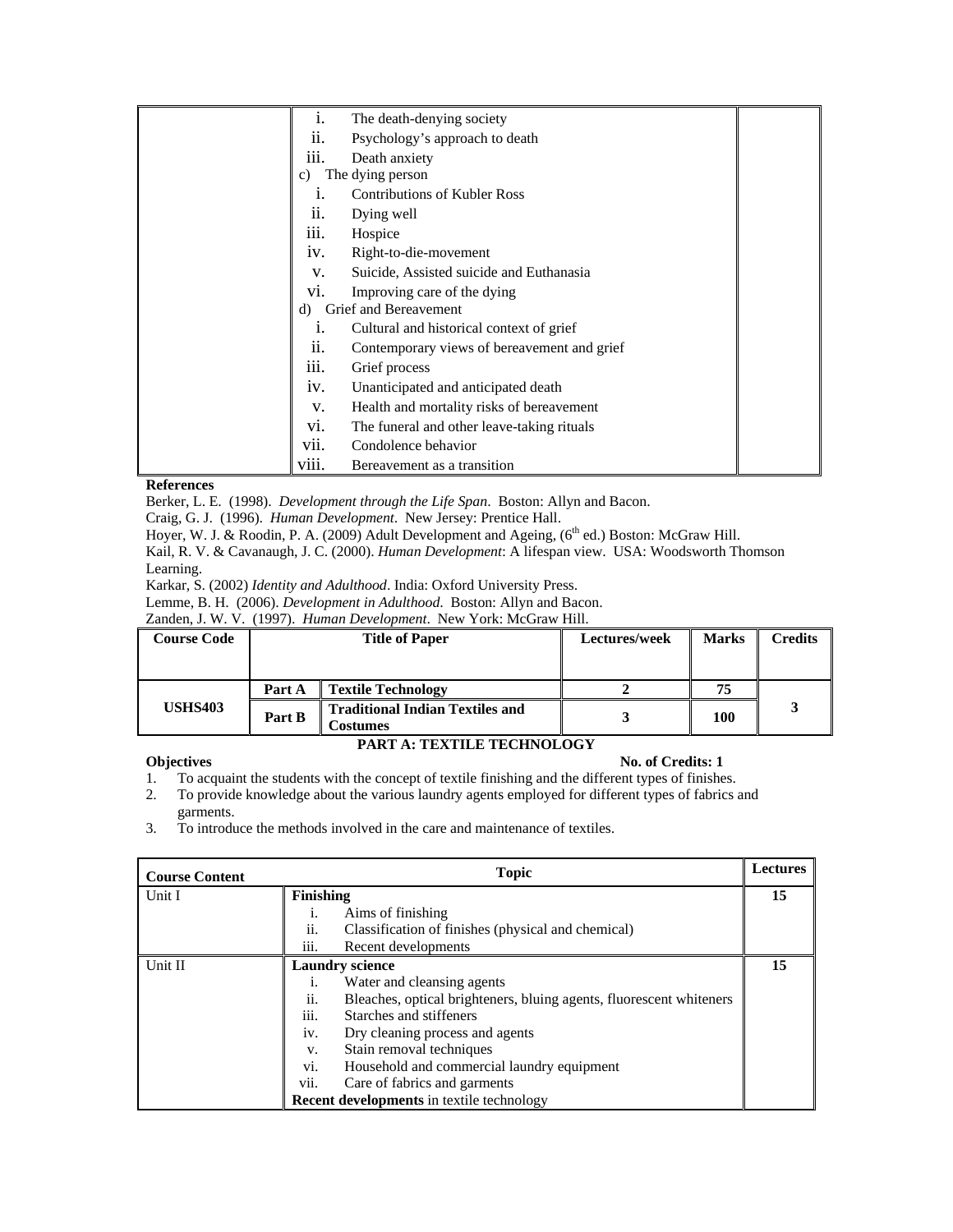Colliner, B. J & Tortora P. G. (2001) *Understanding Textiles*. (6th Ed.) Upper Saddle River, N. J: Prentice Hall Inc.

Corbman, B. P. (1983). *Textiles: Fibre to Fabric* (6th Ed.) New York: McGraw Hill.

D'Souza, N. (1998). *Fabric Care*. India: New Age International.

Deulkar, D. (1976). *Household Textiles and Laundry Work.* Delhi: Atmaram Sons.

Joseph, M. L. (1986) *Introductory Textile Science* (5th Ed.) New York: Holt, Rinehart and Winston.

Kadolph, Langford, Hollen & Saddler (1993). *Textiles*. New York: Macmillan.

Marsh, J. T. (1979) *Introduction to Textile Finishing*, Mumbai: BI Publication

Rouette, H. K. (2001). *Encyclopedia of Textile Finishing*. Vol I, II & III Berlin: Springer.

| <b>Course Code</b> | <b>Title of Paper</b> |                                                           | Lectures/week | <b>Marks</b> | <b>Credits</b> |
|--------------------|-----------------------|-----------------------------------------------------------|---------------|--------------|----------------|
|                    | Part A                | <b>Textile Technology</b>                                 |               | 75           |                |
| <b>USHS403</b>     | Part B                | <b>Traditional Indian Textiles and</b><br><b>Costumes</b> |               | 100          |                |

# **PART B: TRADITIONAL INDIAN TEXTILES AND COSTUMES**

#### **No. of Credits: 2**

#### **Objectives**

- 1. To acquaint the student with the rich Indian heritage of woven, dyed, printed painted and embroidered textiles.
- 2. To provide knowledge regarding various traditional textiles of the North, East and North Eastern states of India.
- 3. To acquaint the students to the traditional costumes and jewelry of the North, East and North Eastern states of India.

| <b>Course Content</b> |                                                                | <b>Lectures</b> |
|-----------------------|----------------------------------------------------------------|-----------------|
| Unit I                | North India: (Jammu & Kashmir, Punjab, Himachal Pradesh, Uttar | 15              |
|                       | Pradesh)                                                       |                 |
|                       | Dyed, printed and painted textiles<br>a.                       |                 |
|                       | Woven textiles<br>b.                                           |                 |
|                       | Embroidery<br>$C_{\star}$                                      |                 |
|                       | Costumes and Jewelry<br>d.                                     |                 |
|                       | Floor coverings<br>e.                                          |                 |
|                       | <b>Shawls</b><br>f.                                            |                 |
| Unit II               | East: (West Bengal, Bihar, Orissa)                             | 15              |
|                       | Dyed, printed and painted textiles<br>a.                       |                 |
|                       | Woven textiles<br>b.                                           |                 |
|                       | Embroidery<br>C <sub>1</sub>                                   |                 |
|                       | Costumes and Jewelry<br>d.                                     |                 |
|                       | Floor coverings<br>e.                                          |                 |
| Unit III              | North East India: (Assam, Manipur, Mizoram, Sikkim, Arunachal  | 15              |
|                       | Pradesh, Meghalaya, Nagaland, Tripura)                         |                 |
|                       | Dyed, printed and painted textiles<br>a.                       |                 |
|                       | Woven textiles<br>h.                                           |                 |
|                       | Embroidery<br>c.                                               |                 |
|                       | Costumes and Jewelry<br>d.                                     |                 |
|                       | Floor coverings<br>e.                                          |                 |

#### **References**

Biswas. A. (1985). *Indian Costumes*. New Delhi: Publication Division Ministry of Information and Broadcasting.

Books India (P) Ltd.

Chattopadhyaya K. (1976). *Carpets and Floor coverings of India*. (Revised edition). Bombay: D.B. Taraporewala Sons & Co. Pvt Ltd.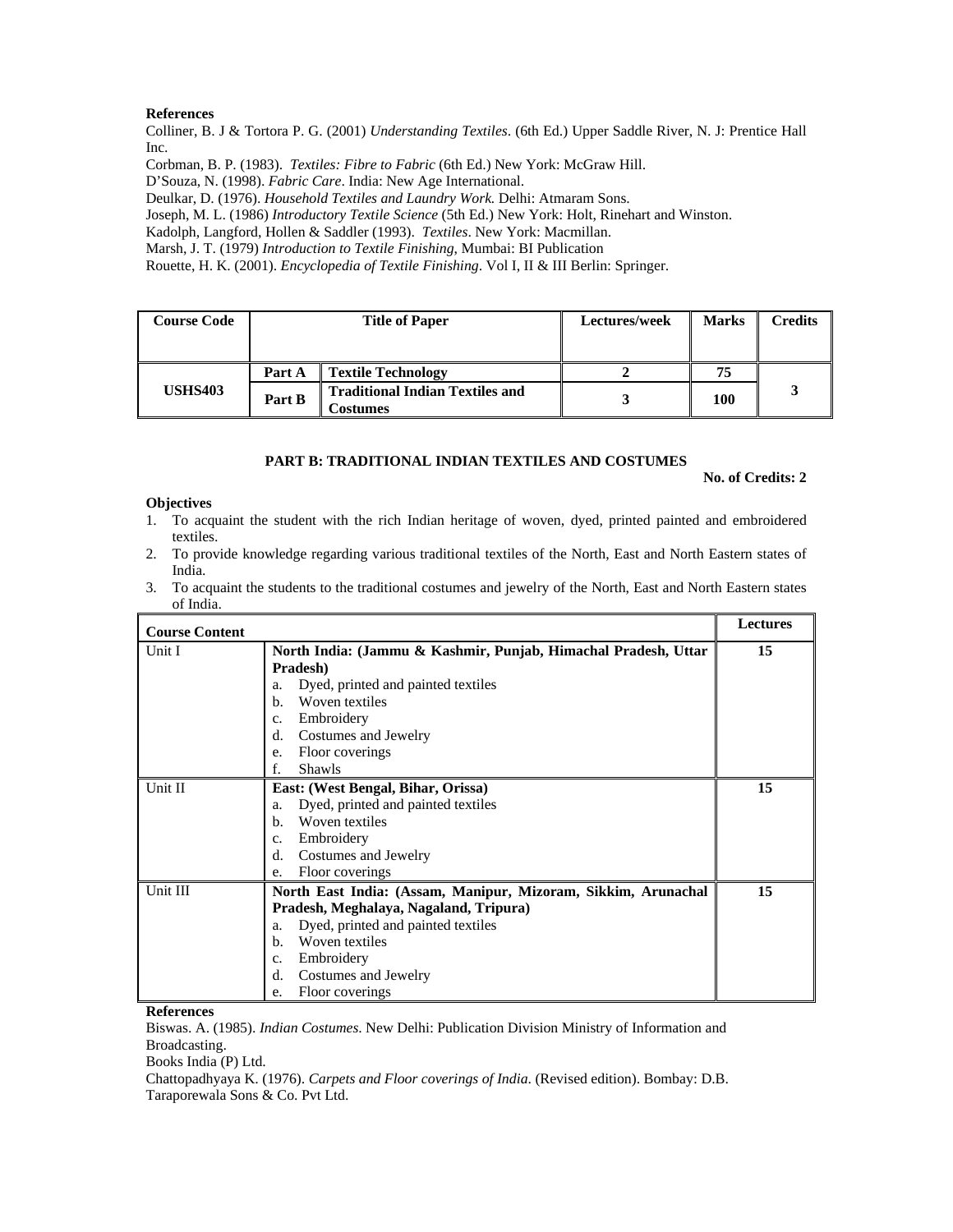Chattopadhyaya K. (1985). *Handicrafts of India*. (Revised Edition). New Delhi: Indian Council for Cultural Relations.

Gillow J and Barnard N. (1991). *Traditional Indian Textiles*. London: Thames and Hudson Ltd.

Irwin J. and Hall M. (1971). *Indian Painted and Printed Fabrics*. Ahmedabad: Calico Museum of Textiles. Lynton L. (1995). *The Sari*. London: Thames and Hudson Ltd.

Murphy V. and Gill R. (1991). *Tie-dyed Textiles of India*. London: Victoria and Albert Museum.

Naik S. (1996). *Traditional Embroideries of India*. New Delhi: A.P.H. Publishing Corporation.

Pathak A. (2005). *Pashmina*. New Delhi: Roli Books.

Untracht O. (1997). *Traditional Jewellery of India*. London: Thames and Hudson Ltd.

| <b>Course Code</b> | <b>Title of Paper</b> |                                                         | Lectures/week | <b>Marks</b> | <b>Credits</b> |
|--------------------|-----------------------|---------------------------------------------------------|---------------|--------------|----------------|
| <b>USHS404</b>     | Part A                | <b>Applied Economics and Personal</b><br><b>Finance</b> |               | 100          |                |
|                    | Part B                | <b>Principles of management</b>                         |               | 100          |                |

# **PART A: APPLIED ECONOMICS AND PERSONAL FINANCE**

**No. of Credits: 2** 

**Objectives** 

- 1. To acquire knowledge on savings and investments in order to achieve financial security.
- 2. To acquire knowledge on banks and banking systems.

| <b>Course Content</b> |                                                                 | <b>Lectures</b> |
|-----------------------|-----------------------------------------------------------------|-----------------|
| Unit I                | a) Income management                                            | 15              |
|                       | i. Types of income – money income, real income, psychic income, |                 |
|                       | personal disposal income                                        |                 |
|                       | b) Personal Budget                                              |                 |
|                       | i. Definition, terms and concept                                |                 |
|                       | ii. Planning the budget                                         |                 |
|                       | iii. Controlling budget                                         |                 |
|                       | iv. Checking                                                    |                 |
|                       | v. Evaluation of Budget                                         |                 |
|                       | c) Savings                                                      |                 |
|                       | i. Definition and meaning                                       |                 |
|                       | ii. Need of savings                                             |                 |
|                       | iii. Types of savings                                           |                 |
|                       | - Compulsory Saving - Provident fund                            |                 |
|                       | - Voluntary Saving – Government Scheme, Life Insurance,         |                 |
|                       | <b>Banks</b>                                                    |                 |
|                       | iv. Basic considerations for selecting a saving plan            |                 |
| Unit II               | <b>Investment</b>                                               | 15              |
|                       | Meaning and concept<br>i.                                       |                 |
|                       | ii.<br>Importance of investment                                 |                 |
|                       | iii.<br>Investment avenues                                      |                 |
|                       | Basic consideration for selecting investments<br>iv.            |                 |
| Unit III              | <b>Credit</b>                                                   | 15              |
|                       | i.<br>Meaning of credit                                         |                 |
|                       | ii.<br>Types of credit                                          |                 |
|                       | iii.<br>Credit instruments                                      |                 |
|                       | <b>Taxes</b>                                                    |                 |
|                       | i.<br>Definition and meaning                                    |                 |
|                       | ii.<br>Types of taxes: Direct and Indirect Tax                  |                 |
|                       | iii.<br>Implications on personal finance                        |                 |
|                       | <b>Wills</b>                                                    |                 |
|                       | i.<br>Definition                                                |                 |
|                       | ii.<br>Terms commonly used in making a will                     |                 |
|                       | iii.<br>Guidelines for making a will                            |                 |

**References** 

Dutt A. (2001) *The Penguin guide to Personal Finance*. New Delhi: Penguin Books India Pvt. Ltd.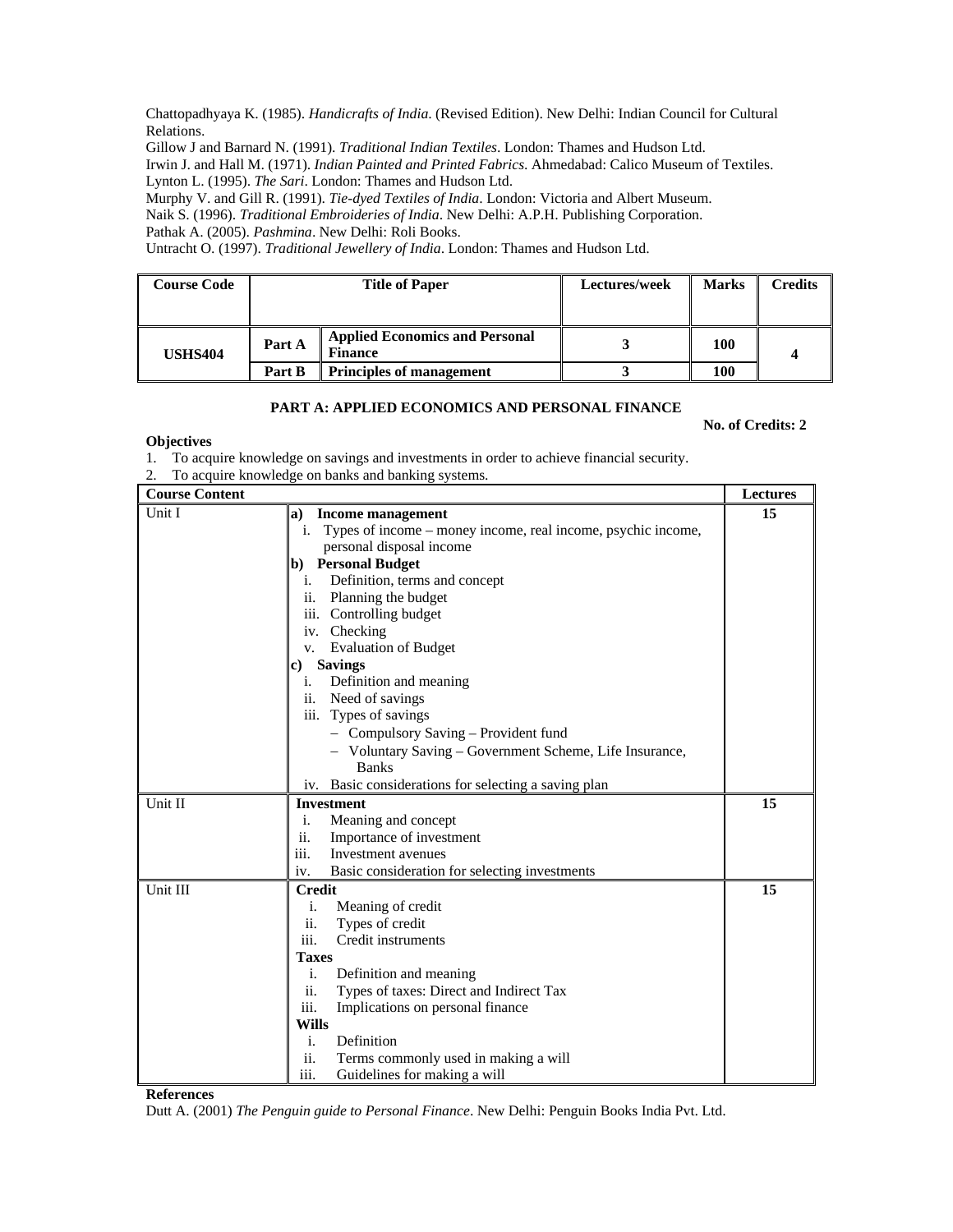Kale, N. G. and Bandgar, P. K. (1996) *Investment analysis and Portfolio Management*, Mumbai: Vipul Prakashan.

Seetharaman P., Batra S., Mehra P.(2005) *Family Resource Management*, New Delhi: CBS Publisher and Distributor.

Shanbagh A. N. (2007) *In the Wonderland of Investment* (26<sup>th</sup> ed) Mumbai: Popular Prakashan. Shukul M. and Gandotra (2006) *Home Management and Family Finance*, New Delhi: Dominant Publishers and Distributors.

| <b>Course Code</b> | <b>Title of Paper</b> |                                                         | Lectures/week | <b>Marks</b> | Credits |
|--------------------|-----------------------|---------------------------------------------------------|---------------|--------------|---------|
| <b>USHS404</b>     | Part A                | <b>Applied Economics and Personal</b><br><b>Finance</b> |               | 100          |         |
|                    | Part B                | <b>Principles of management</b>                         |               | 100          |         |

#### **PART B: PRINCIPLES OF MANAGEMENT**

**No. of Credits: 2** 

## **Objectives**

- 1. To understand and study the effective use of resources
- 2. To develop an understanding of human values, goals and standards
- 3. To facilitate understanding of concepts such as motivation, leadership and team work.

| <b>Course Content</b> |                                                                    | <b>Lectures</b> |
|-----------------------|--------------------------------------------------------------------|-----------------|
| Unit I                | <b>Resources</b><br>a)                                             | 15              |
|                       | Definition<br>i.                                                   |                 |
|                       | Characteristics<br>ii.                                             |                 |
|                       | iii.<br>Classification                                             |                 |
|                       | Guidelines for effective use of resources<br>iv.                   |                 |
|                       | b) Management of Time                                              |                 |
|                       | Types of Time<br>i.                                                |                 |
|                       | ii.<br>Philosophy and attitude towards time                        |                 |
|                       | iii.<br>Time plans: Types of time plans and Steps involved in      |                 |
|                       | preparing time plans                                               |                 |
|                       | Tools of time management<br>iv.                                    |                 |
| Unit II               | Human energy as a resource<br>a)                                   | 15              |
|                       | Energy demands for different activities<br>i.                      |                 |
|                       | ii.<br>Fatigue: Meaning, Types of fatigue, Remedies                |                 |
|                       | iii.<br><b>Energy Expenditure</b>                                  |                 |
|                       | Work simplification: definition, importance, techniques<br>iv.     |                 |
|                       | b) Communication                                                   |                 |
|                       | Meaning and nature of communication<br>i.                          |                 |
|                       | ii.<br>Communication structures                                    |                 |
|                       | iii.<br>Barriers to effective communication                        |                 |
|                       | iv.<br>Achieving effective communication                           |                 |
|                       | <b>Group Dynamics</b><br>c)                                        |                 |
|                       | Concept of group dynamics<br>i.                                    |                 |
|                       | Managerial model of work groups<br>ii.                             |                 |
|                       | d) Motivating                                                      |                 |
|                       | Definition<br>i.                                                   |                 |
|                       | ii.<br>Theories of motivation: Maslow's need hierarchy, Herzberg's |                 |
|                       | theory motivation, David McClelland's theory                       |                 |
|                       | iii.<br>Incentives and Recognition                                 |                 |
|                       | Benefits of motivation<br>iv.                                      |                 |
| Unit III              | Other resources: Money, Human Resources, Materials and<br>a)       | 15              |
|                       | Information Technology and their use in management                 |                 |
|                       | b) Concepts of Quality Management                                  |                 |
|                       | Meaning and importance of Quality management<br>i.                 |                 |
|                       | ii.<br>Fundamentals                                                |                 |
|                       | iii.<br>TQM, JIT, quality assurance, quality circles               |                 |
|                       | Current trends in Quality management<br>iv.                        |                 |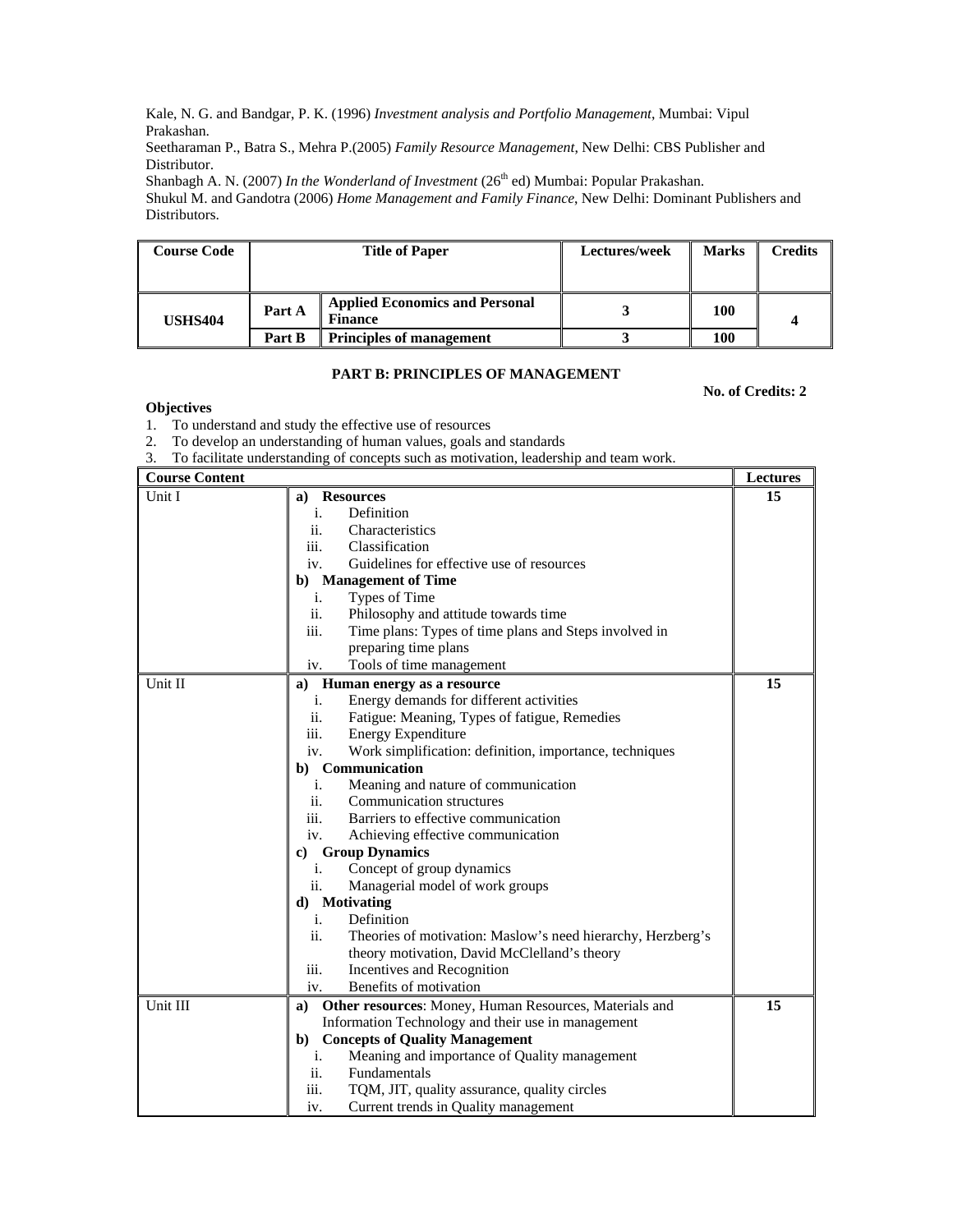Bank, J. (1996). *The essence of Total Quality Management*, New Delhi: Practice Hall of India Pvt. Ltd. Bother, D. (1994). *Communicate with confidence*, McGraw Hill Inc, New York Drucker, P. (1975). *The practice of Management*. Allied Publishers Pvt. Ltd. Bombay Mundel, M. E. (1990). *Motion & Time Study, Principles & Practice*, Prentice Hall Inc., New Delhi Pike, J. & Barheo, R. (2001)*TQM in Action*, Clespur and Hall Mukherjee P.N. (2009) *Total Quality management*, PHI Learning Pvt. Ltd

| Course Code    | <b>Title of Paper</b>    | Lectures/week | <b>Marks</b> | Credits |
|----------------|--------------------------|---------------|--------------|---------|
| <b>USHS405</b> | <b>Foundation Course</b> |               | 100          |         |

#### **FOUNDATION COURSE**

#### **No. of Credits: 2**

#### **Objectives**

- 1. To help students develop awareness and skills with regard to the production and use of selected media.
- 2. To facilitate students' oral and written expression in English.
- 3. To provide students with skills in scientific writing and report writing.
- 4. To help students reflect on their career goals and put together their curriculum vitae.
- 5. To encourage personal, familial, community and professional value-grounding in students, enabling them to be better human beings.

| Course Content |                                                                        | <b>Lectures</b> |
|----------------|------------------------------------------------------------------------|-----------------|
| Unit I         | <b>Constitution and Positive Values</b><br>a <sub>1</sub>              | 15              |
|                | Values of Human Rights and Animal Rights<br>b.                         |                 |
|                | Gender Equality<br>c.                                                  |                 |
|                | Interreligious and Communal Harmony<br>d.                              |                 |
| Unit II        | Science and faith<br>e.                                                | 15              |
|                | <b>Education and Values</b>                                            |                 |
|                | Culture and Values<br>g.                                               |                 |
|                | Need for Integration of Educational and Cultural Values<br>a.          |                 |
|                | Media Influence on values<br>h.                                        |                 |
| Unit III       | Integrating values<br>a.                                               | 15              |
|                | Acknowledging dilemmas between meeting different types of values<br>b. |                 |
|                | Resolving dilemmas in ways that honor well-being<br>c.                 |                 |

# **References**

Alder, R. B., & Rodman, G. (2000). *Understanding Human Communication*. (7<sup>th</sup> Ed.) New York: Harcourt College

Block, D.P. (1994). *Writing a Resume*, Chicago: NTC Learning Works.

Charles, E. (1999). *Value Education Today –A manual for teachers*. Mumbai: St. Xavier's Institute of Education Society.

Daniel, J. & Selvamony, N. (1990). *Value Education Today: Explorations in social ethics,* Madras: Madras Christian College.

Kattikaran, K. & Vettickathadam, C. (1978). *Youth Quest*. K.J.C. Publishers, Bangalore.

Kumar,K.J. (1997). *Mass Communication*. (3rd Ed.)Mumbai: Vipul Prakashan.

Mani Jacob (Ed.) (2002) *Resource Book for Value Education*, New Delhi: Institute of Value Education,

Nata, V.G., & Kaur, C. (1997). *Business communication*. (5<sup>th</sup> Ed.) Mumbai: Vipul Prakashan.

Reader's Digest. (1997). *Write better, speak better*, New York: Reader's Digest Association.

Sharma, S.R. (1999). *Morality in Indian Education.* New Delhi: Cosmo Publications,

| <b>Course Code</b> | <b>Title of the Paper</b> |                                             | Periods/<br>week | <b>Marks</b> | Credits |
|--------------------|---------------------------|---------------------------------------------|------------------|--------------|---------|
|                    | Part A                    | <b>Nutrition and Meal Planning</b>          |                  | 50           |         |
| <b>USHSP401</b>    | Part B                    | <b>Developmentally Appropriate Practice</b> |                  | 50           |         |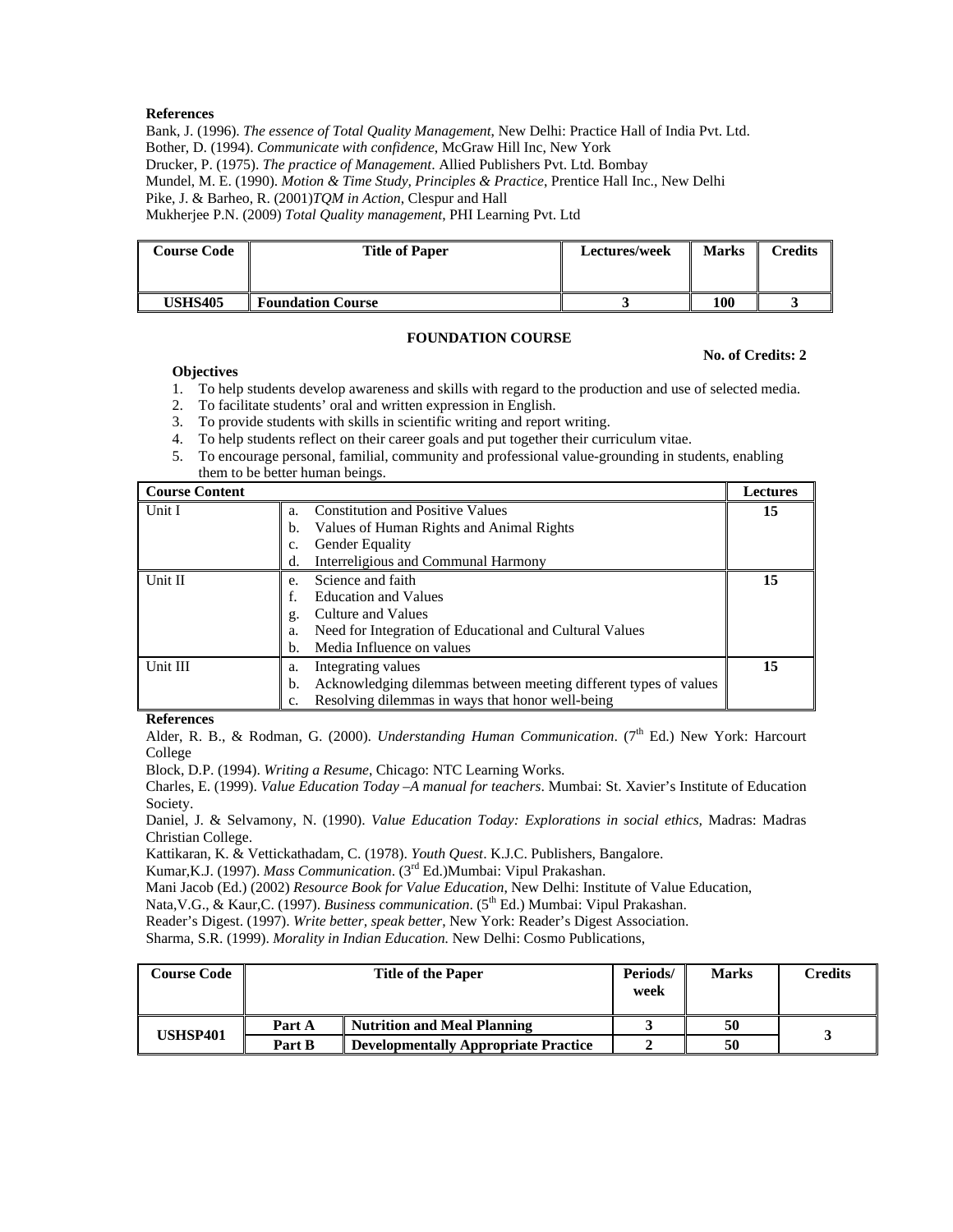# **PART A: NUTRITION AND MEAL PLANNING**

#### **Objectives**

**No. of credits: 2** 

- 1. To help the students understand and utilize advanced techniques of cooking with emphasis on nutrient-rich recipes.
- 2. To enable the students develop well-planned menus-Indian, continental and oriental
- 3. To develop skills in presentation of dishes.

| <b>Course Content</b> |                                                                        | <b>Periods</b> |
|-----------------------|------------------------------------------------------------------------|----------------|
| Unit I                | <b>Preparation of nutrient rich recipes e.g. Vitamin A, Vitamin C,</b> | 15             |
|                       | Iron, Calcium and fiber                                                |                |
| Unit II               | Pickles and preservatives: Indian pickles (veg), relishes              | 15             |
|                       | <b>Salads:</b> Raw/cooked salads with different salad dressings        |                |
|                       | Garnishing techniques used for presentation of food                    |                |
| Unit III              | Preparing, cooking and presenting menus accordance with                | 15             |
|                       | traditional requirements                                               |                |
|                       | Continental                                                            |                |
|                       | Christian                                                              |                |
|                       | Parsi                                                                  |                |
|                       | Moghlai                                                                |                |

The above cooking techniques will make the use of equipment like Microwave, Tawa / kadhai, Pressure Cooker and Tandoor

#### **References**

Ceserani, V, Kinton, R. and Foskett, D. (1995). *Practical Cookery.* (8<sup>th</sup> Ed.) London: ELBS. Larousse. Gastronomique, (1988). *The world's greatest encyclopedia*. London: Paul Hamlyn. Karla, J. and Dasgupta, P. (1986). Prashad. *Cooking with Indian masters*. Ahmedabad: Allied Publishers. Philip. T. E. (1981). *Modern cookery for teaching and the trade*. Vols. I and II, (3<sup>rd</sup> Ed.). Bombay, Orient Longman (Ltd.)

| <b>Course Code</b> | <b>Title of the Paper</b> |                                             | Periods/<br>week | <b>Marks</b> | Credits |
|--------------------|---------------------------|---------------------------------------------|------------------|--------------|---------|
|                    | Part A                    | <b>Nutrition and Meal Planning</b>          |                  | 50           |         |
| USHSP401           | Part B                    | <b>Developmentally Appropriate Practice</b> |                  | 50           |         |

# **PART B: DEVELOPMENTALLY APPROPRIATE PRACTICE**

**No. of Credits: 1** 

- **Objective**s
	- 1. To provide beginning skills and techniques required for making teaching materials for developmentally-appropriate activities for adolescents and adults.

| <b>Course Content</b> |                                                                               | <b>Periods</b> |
|-----------------------|-------------------------------------------------------------------------------|----------------|
| Unit I                | <b>Activities for Adolescents and Adults:</b>                                 | 15             |
|                       | Charts and Posters: orientation to purpose, types, usage and methods of<br>a) |                |
|                       | making charts and posters; making of a recipe/article; information based;     |                |
|                       | socially relevant issues; slogans                                             |                |
|                       | Puppet Making: Masks and Body puppets; Stick puppets; Paper bag<br>b)         |                |
|                       | puppets; Box puppets; Glove and socks puppets; Finger puppets                 |                |
| l Unit II             | <b>Activities for Adolescents/Adults:</b>                                     |                |
|                       | Flash Cards: Orientation to purpose, types, usage and methods of making<br>a) |                |
|                       | flash cards; Flash Cards (6-8) based on an existing story and concept         |                |

Methods

Each group of 20+ students will be divided into six /seven groups; some activities will be individual and others will be in subgroups of 3-5 individuals per group.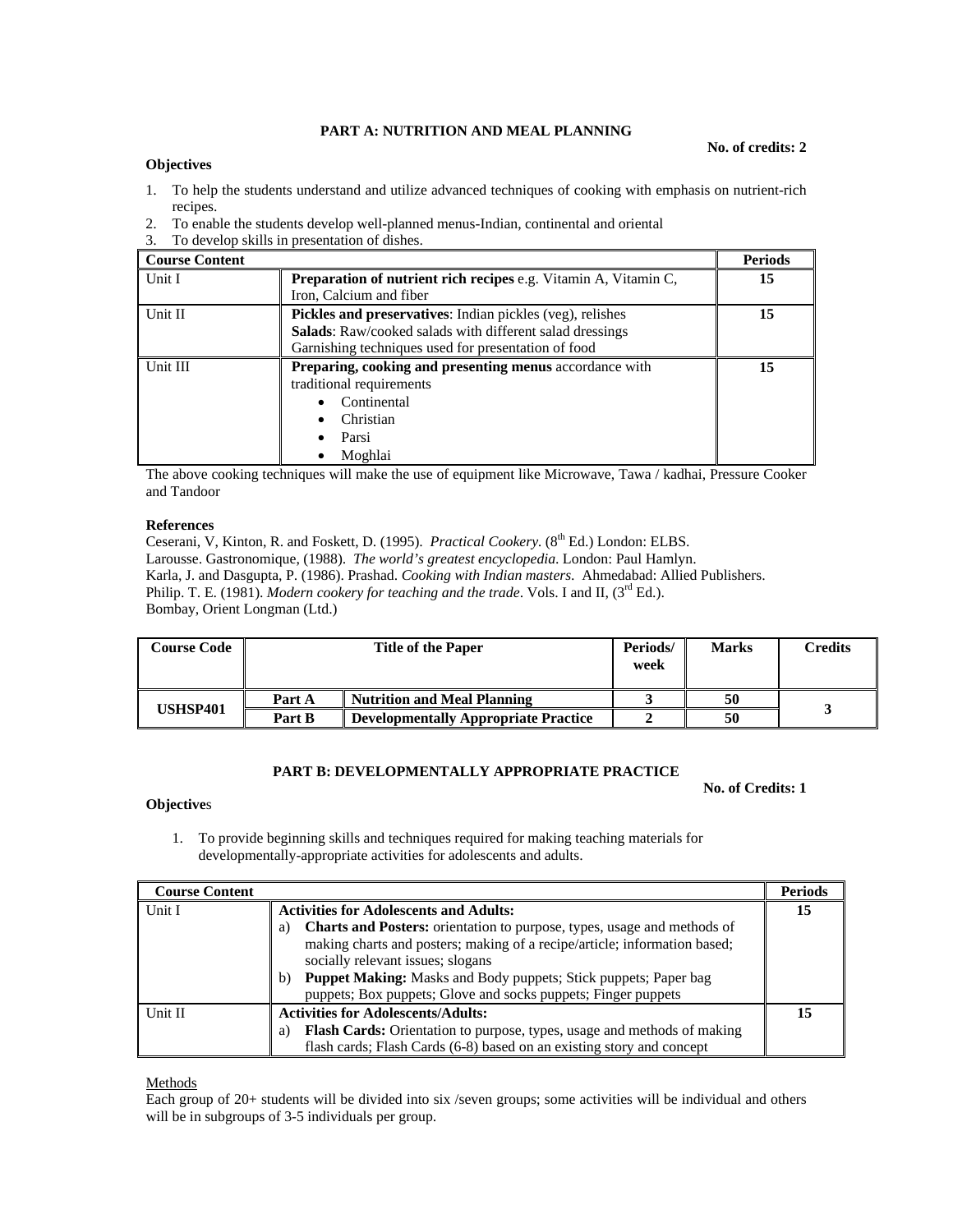Each of the teacher supervisors would orient the students to the method, technique and usage of teaching material.

A subgroup will make teaching materials for adolescents/adults. These will vary across the year such that each individual has the experience of working with each of the types of teaching materials.

# **References (books and journals)**

Dopyera, M., & Dopyera, J. (1993). *Becoming a Teacher of Young Children*. New York: McGraw Hill. Catron, C. & Allen, J. (1993). *Early Childhood Curriculum*. New York: Macmillan. Gestwicki, C. (1999). *Developmentally Appropriate Practices Curriculum and Development in Early Education*  (2nd Ed.). Clifton Park, NY: Delmar Learning. **Journals and magazines:** *Childhood Education, Parenting, Young Children* 

| <b>Course Code</b> | <b>Title of the Paper</b>                     | Periods/<br>week | <b>Marks</b> | Credits |
|--------------------|-----------------------------------------------|------------------|--------------|---------|
| <b>USHSP402</b>    | <b>Textile Chemistry And Women's Clothing</b> |                  | 50           |         |

**No. of Credits: 3** 

# **TEXTILE CHEMISTRY AND WOMEN'S CLOTHING**

#### **Objectives**

- 1. To train the students to analyze fibers and their blends
- 2. To introduce the students to laundering procedures
- 3. to train the students in the techniques of stain removal
- 4. To introduce students to preparatory wet processes and dyeing techniques

| <b>Course Content</b> | <b>Topics</b>                                                                          | <b>Periods</b> |
|-----------------------|----------------------------------------------------------------------------------------|----------------|
| Unit I                | <b>Qualitative analysis of fibers:</b> Identification of fibers by the following tests |                |
|                       | Microscopic test                                                                       |                |
|                       | ii.<br>Burning test                                                                    |                |
|                       | iii.<br>Chemical solubility tests                                                      |                |
|                       | <b>Blend Analysis</b>                                                                  |                |
| Unit II               | a) Scouring and bleaching of grey fabric                                               |                |
|                       | b) Tie - Dye samples (any two techniques)                                              |                |
| Unit III              | a)Laundry procedures                                                                   |                |
|                       | b)Stain Removal                                                                        |                |

\*Journal

#### **References**

Clarke, W. (1977). *Introduction to Textile Printing*. London: Newness Butterworth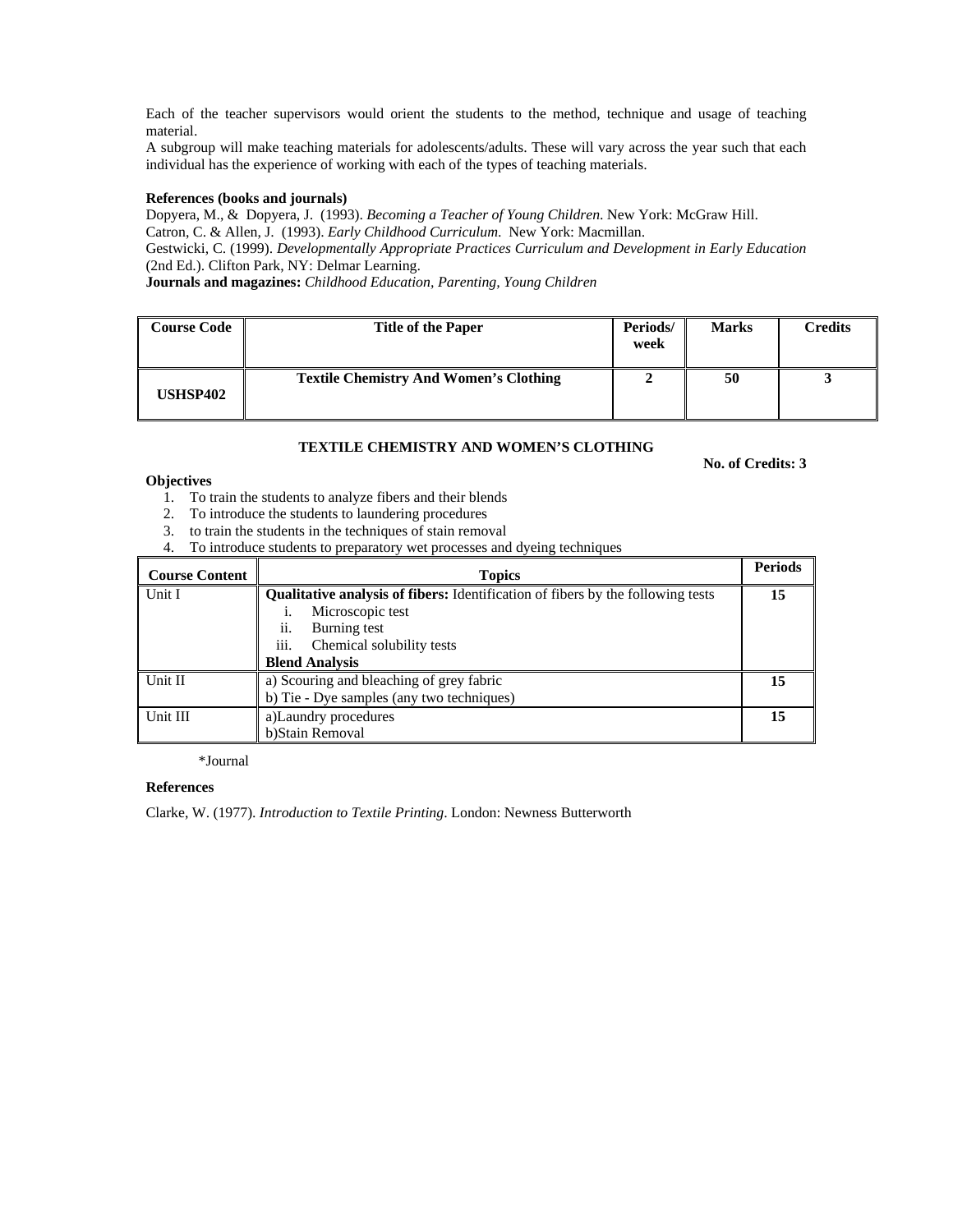# **S.Y.B.Sc. (Home Science) Scheme of Examination**

# **SEMESTER III**

| <b>COURSE</b><br><b>CODE</b> | <b>TITLE</b>                                                                               | <b>Internal</b><br><b>Examination</b><br><b>Marks</b> | <b>Semester</b><br>End<br><b>Examination</b><br><b>Marks</b> | <b>Credits</b> | <b>Total</b><br><b>Marks</b> | <b>Semester End</b><br><b>Examination</b><br><b>Time (Hours)</b> |                |
|------------------------------|--------------------------------------------------------------------------------------------|-------------------------------------------------------|--------------------------------------------------------------|----------------|------------------------------|------------------------------------------------------------------|----------------|
| <b>USHS301</b>               | <b>Community Health</b>                                                                    | 30                                                    | 45                                                           | 3              | 75                           | $1\frac{1}{2}$                                                   |                |
|                              | <b>Meal Planning</b>                                                                       | 40                                                    | 60                                                           |                | 100                          | $\overline{2}$                                                   |                |
| <b>USHS302</b>               | Methods of Child, Adolescent and<br><b>Adult Study</b>                                     | 30                                                    | 45                                                           | 3              | 75                           | $1\frac{1}{2}$                                                   |                |
|                              | Development in Adulthood                                                                   | 40                                                    | 60                                                           |                | 100                          | 2                                                                |                |
| <b>USHS303</b>               | <b>Textile and Fashion Technology</b><br>II- Textile Technology                            | 40                                                    | 60                                                           |                | 75                           | $\overline{2}$                                                   |                |
|                              | Textile and Fashion Technology<br><b>III</b> - Traditional Indian Textiles<br>and Costumes | 40                                                    | 60                                                           | 3              |                              | 100                                                              | $\overline{2}$ |
| <b>USHS304</b>               | Principles of Resource<br>Management                                                       | 40                                                    | 60                                                           | 4              | 100                          | $\overline{2}$                                                   |                |
|                              | Applied Economics and Personal<br>Finance                                                  | 30                                                    | 45                                                           |                | 75                           | $1\frac{1}{2}$                                                   |                |
| <b>USHS305</b>               | <b>Foundation Course</b><br><b>Computer Application</b><br>(Value Added)                   | 40<br>20                                              | 60<br>30                                                     | $\overline{2}$ | 100<br>50                    | $\overline{c}$                                                   |                |
| <b>USHSP301</b>              | Group I:<br>- Nutrition and Meal Planning<br>- Developmentally Appropriate<br>Practices    | 20<br>20                                              | 30<br>30                                                     | 3              | 50<br>50                     | 3                                                                |                |
| <b>USHSP302</b>              | Group II:<br>Textile Chemistry and<br>Women's Clothing                                     | 20                                                    | 30                                                           | $\overline{2}$ | 50                           | 3                                                                |                |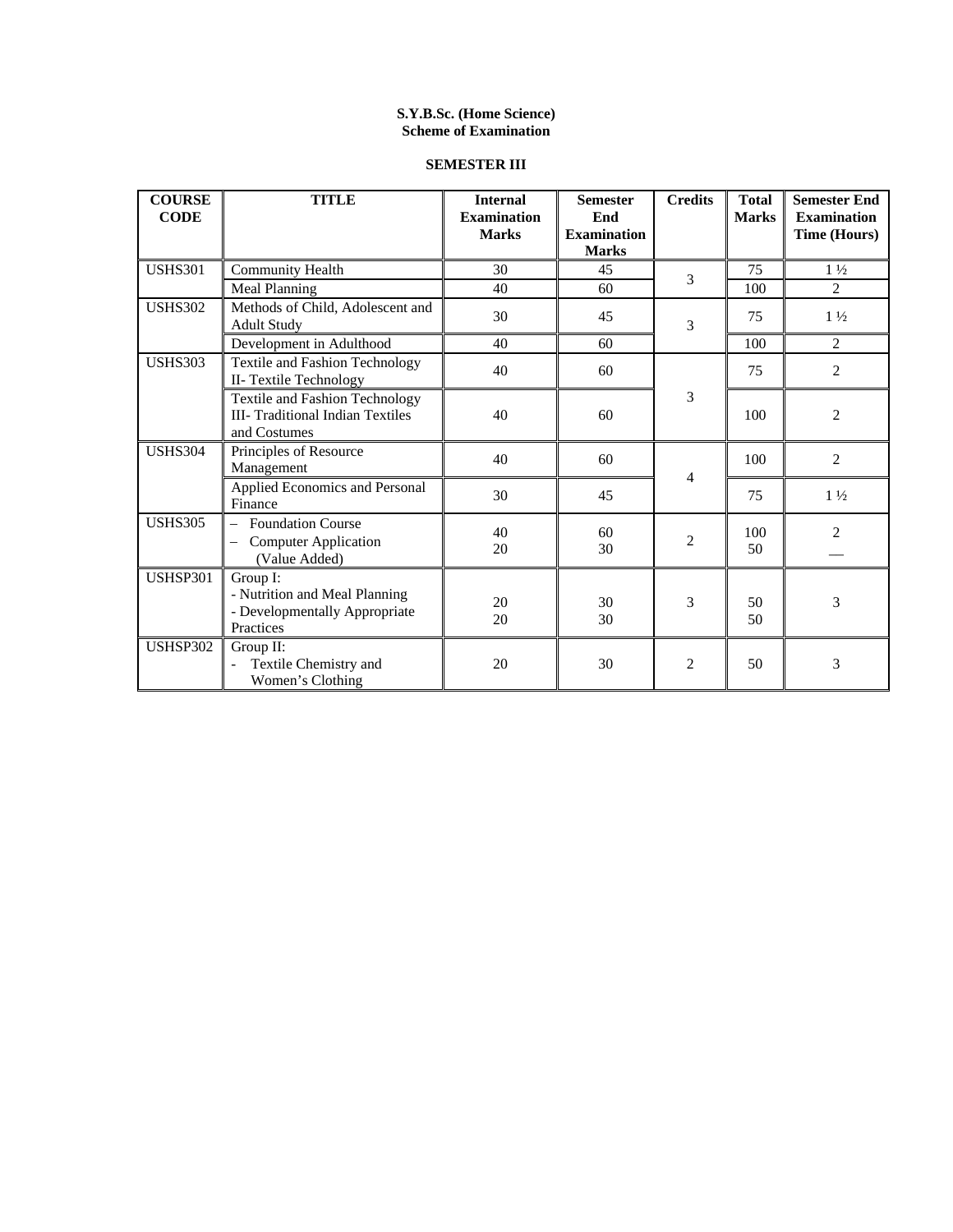#### **S.Y.B.Sc. (Home Science) Scheme of Examination**

#### **SEMESTER IV**

| <b>COURSE</b><br><b>CODE</b> | <b>TITLE</b>                                                                                     | <b>Internal</b><br><b>Examination</b><br><b>Marks</b> | <b>Semester</b><br>End<br><b>Examination</b><br><b>Marks</b> | <b>Credits</b> | <b>Total</b><br><b>Marks</b> | <b>Semester End</b><br><b>Examination</b><br><b>Time (Hours)</b> |
|------------------------------|--------------------------------------------------------------------------------------------------|-------------------------------------------------------|--------------------------------------------------------------|----------------|------------------------------|------------------------------------------------------------------|
| <b>USHS401</b>               | <b>Community Health</b>                                                                          | 30                                                    | 45                                                           | 3              | 75                           | $1\frac{1}{2}$                                                   |
|                              | Meal Planning                                                                                    | 40                                                    | 60                                                           |                | 100                          | $\overline{2}$                                                   |
| <b>USHS402</b>               | Methods of Child, Adolescent and<br><b>Adult Study</b>                                           | 30                                                    | 45                                                           | 3              | 75                           | $1\frac{1}{2}$                                                   |
|                              | Development in Adulthood                                                                         | 40                                                    | 60                                                           |                | 100                          | $\overline{c}$                                                   |
| <b>USHS403</b>               | <b>Textile and Fashion Technology</b><br>II- Textile Technology                                  | 40                                                    | 60                                                           |                | 75                           | $\overline{c}$                                                   |
|                              | <b>Textile and Fashion Technology</b><br><b>III- Traditional Indian Textiles</b><br>and Costumes | 40                                                    | 60                                                           | 3              | 100                          | $\overline{2}$                                                   |
| <b>USHS404</b>               | Principles of Resource<br>Management                                                             | 40                                                    | 60                                                           |                | 100                          | $\overline{2}$                                                   |
|                              | Applied Economics and Personal<br>Finance                                                        | 30                                                    | 45                                                           | 4              | 75                           | $1\frac{1}{2}$                                                   |
| <b>USHS405</b>               | <b>Foundation Course</b>                                                                         | 40                                                    | 60                                                           | $\overline{2}$ | 100                          | $\overline{2}$                                                   |
| <b>USHSP401</b>              | Group I:<br>- Nutrition and Meal Planning<br>- Developmentally Appropriate<br>Practices          | 20<br>20                                              | 30<br>30                                                     | 3              | 50<br>50                     | 3                                                                |
| <b>USHSP402</b>              | Group $II$ :<br>Textile Chemistry and<br>Women's Clothing                                        | 20                                                    | 30                                                           | $\mathfrak{D}$ | 50                           | 3                                                                |

## **Examinations to be conducted by the College**

# **Scheme of Examination**

The performance of the learners shall be evaluated into two parts. The learner's performance shall be assessed by Internal Assessment with 40% marks in the first part by conducting the Semester End Examinations with 60% marks in the second part. The allocation of marks for the Internal Assessment and Semester End Examinations are as shown below:-

#### **(a) Internal assessment**

# **Theory 40 %**

| Sr. No | Evaluation type                                                                                                                                    | <b>Marks</b> |
|--------|----------------------------------------------------------------------------------------------------------------------------------------------------|--------------|
|        | Two Assignments / Case study / Project                                                                                                             |              |
| ◠      | One class Test (multiple choice questions objective)                                                                                               |              |
|        | Active participation in routine class instructional deliveries (case studies / seminars /<br>presentation)                                         | 05           |
| 4      | Overall conduct as a responsible student, mannerism and articulation and exhibit of<br>leadership qualities in organizing related academic actives | 05           |